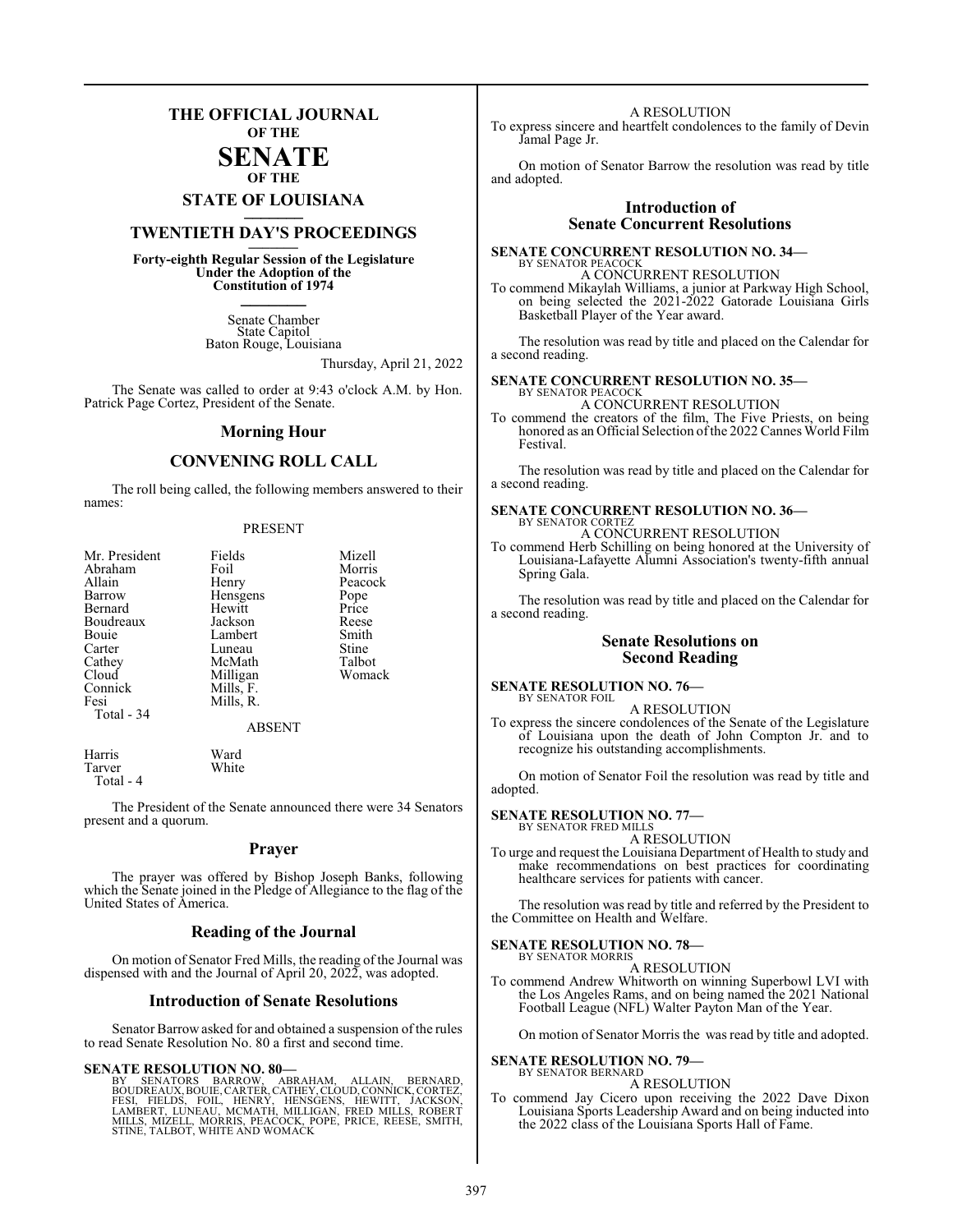# **Page 2 SENATE 20th DAY'S PROCEEDINGS** April 21, 2022

#### On motion of Senator Bernard the resolution was read by title and adopted.

#### **Message from the House**

#### **ASKING CONCURRENCE IN HOUSE BILLS AND JOINT RESOLUTIONS**

#### April 21, 2022

To the Honorable President and Members of the Senate:

I am directed to inform your honorable body that the House of Representatives has finally passed and asks your concurrence in the following House Bills and Joint Resolutions:

| HB No. 37  | HB No. 97         | HB No. 228 |
|------------|-------------------|------------|
| HB No. 304 | HB No. 318        | HB No. 582 |
| HB No. 834 | HB No. 842        | HB No. 249 |
| HB No. 263 | HB No. 307        | HB No. 363 |
| HB No. 473 | <b>HB</b> No. 868 | HB No. 919 |
| HB No. 990 |                   |            |

Respectfully submitted, MICHELLE D. FONTENOT Clerk of the House of Representatives

#### **House Bills and Joint Resolutions on First Reading**

**HOUSE BILL NO. 37—**

BY REPRESENTATIVES MCCORMICK, AMEDEE, BACALA, BAGLEY,<br>BUTLER, CARRIER, CORMIER, CREWS, ECHOLS, EDMONSTON, EMERSON, FIRMENT, FRIEMAN, GADBERRY,<br>GAROFALO, GEYMANN, HARRIS, HODGES, HOLLIS, HORTON,<br> AN ACT

To amend and reenact R.S. 40:1379.3(B) and to enact R.S. 14:95(M) and R.S. 40:1379.3.3, relative to the illegal carrying of weapons; to exempt certain persons from the crime of illegal carrying of weapons; to provide relative to concealed handgun permits; to provide relative to the authority of a person to carry a concealed handgun without a permit; to provide for the Louisiana Firearm SafetyAwareness Act; to provide relative to an online education course; to provide for a purpose; to provide relative to course topics; to provide relative to database maintenance; to provide for promulgation of rules; and to provide for related matters.

The bill was read by title and placed on the Calendar for a second reading.

#### **HOUSE BILL NO. 97—** BY REPRESENTATIVE MAGEE

AN ACT

To amend and reenact R.S. 38:2212(C)(3), relative to the termination date applicable to provisions governing certain work not publicly bid; to extend the termination date for the restoration or rehabilitation of a levee not maintained with federal funds and not publicly bid; and to provide for related matters.

The bill was read by title and placed on the Calendar for a second reading.

#### **HOUSE BILL NO. 228—**

BY REPRESENTATIVE ZERINGUE AN ACT

To repeal R.S. 39:1538(E) and R.S. 49:257(B), relative to judgments against the state; to repeal requirements relative to tracking and reporting of unpaid judgments against the state; to repeal

provisions regarding submission of judgments directly to the legislature; and to provide for related matters.

The bill was read by title and placed on the Calendar for a second reading.

# **HOUSE BILL NO. 249—** BY REPRESENTATIVE WRIGHT

AN ACT To amend and reenact R.S.  $44:4.1(B)(21)$  and to enact R.S. 34:3499.2, relative to certain port facility records; to provide for the confidentiality of blueprints, floor plans, and interior renderings of such facilities and of blueprints, plans, and renderings of port infrastructure; to provide for an effective date; to provide for a public record exception; and to provide for related matters.

The bill was read by title and placed on the Calendar for a second reading.

# **HOUSE BILL NO. 263—** BY REPRESENTATIVE MINCEY

AN ACT

To enact R.S. 17:81(BB), relative to the powers and duties of public school governing authorities; to require public schools and school districts to establish student check-out policies; to require a periodic review of such policies; and to provide for related matters.

The bill was read by title and placed on the Calendar for a second reading.

#### **HOUSE BILL NO. 304—**

BY REPRESENTATIVE FRIEMAN AN ACT

To enact Subpart B-2 of Part II of Chapter 6 of Title 22 of the Louisiana Revised Statutes of 1950, to be comprised of R.S. 22:1845.1, relative to payment of claims for physical therapy services provided through telehealth; to prohibit maximum amounts of coverage and other conditions for coverage relative to telehealth services that are inapplicable to in-person services; to authorize enforcement and rulemaking; to provide for definitions; to provide for exceptions; to provide for effectiveness; and to provide for related matters.

The bill was read by title and placed on the Calendar for a second reading.

**HOUSE BILL NO. 307—** BY REPRESENTATIVE ILLG AND SENATOR SMITH

AN ACT To enact R.S. 22:1023.2, relative to health insurance coverage for a living organ donor; to provide for definitions; to prohibit the denial or conditioning of certain insurance policies based on the policyholder's status as a living organ donor; and to provide for related matters.

The bill was read by title and placed on the Calendar for a second reading.

#### **HOUSE BILL NO. 318—**

BY REPRESENTATIVE ZERINGUE

- AN ACT
- To amend and reenact R.S. 49:191(1) and to repeal R.S. 49:191(10)(b), relative to the Department of the Treasury, including provisions to provide for the re-creation of the Department of the Treasury and the statutory entities made a part of the department by law; to provide for the effective termination date for all statutory authority for the existence of such statutory entities; to provide for an effective date; and to provide for related matters.

The bill was read by title and placed on the Calendar for a second reading.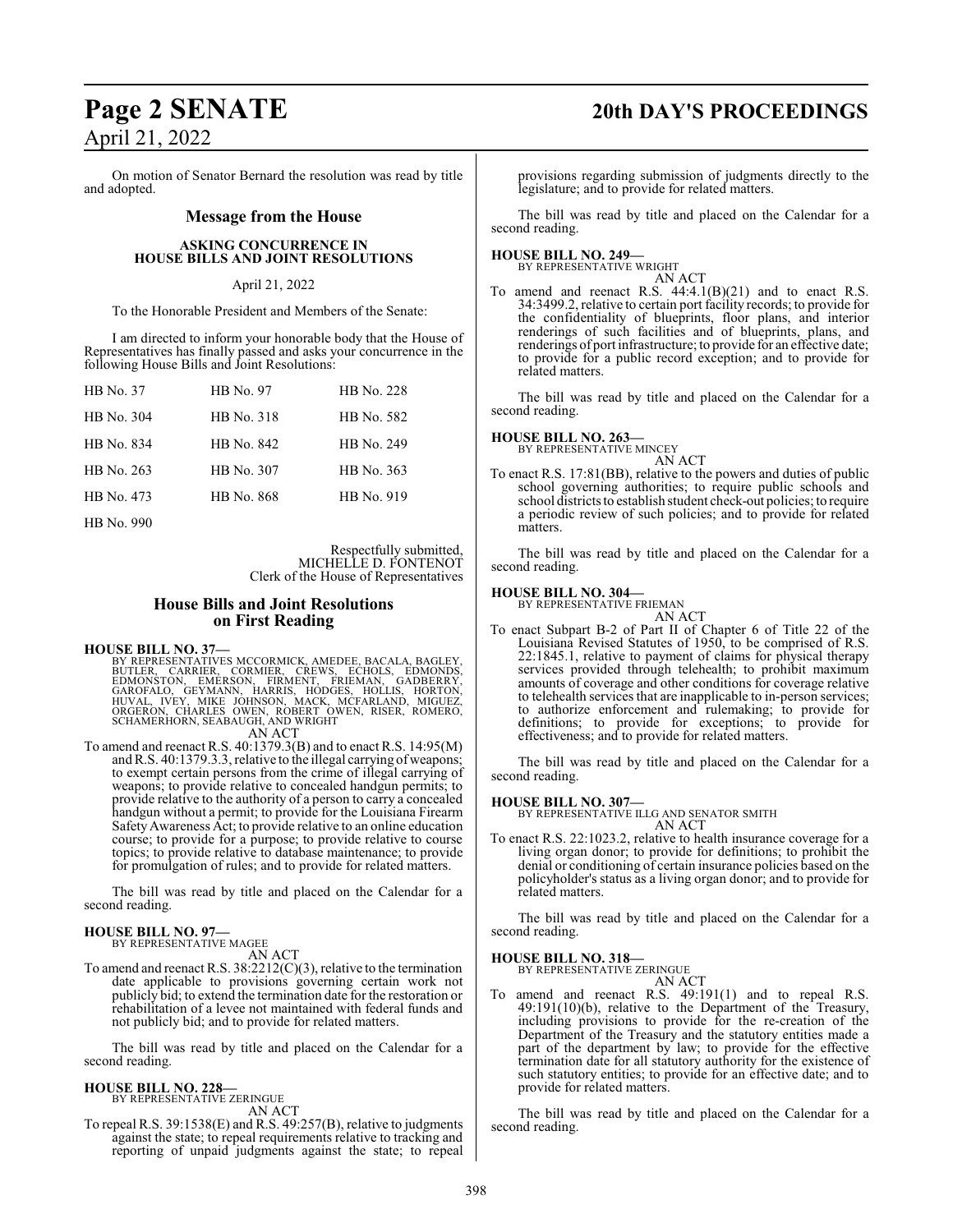# **20th DAY'S PROCEEDINGS Page 3 SENATE**

# April 21, 2022

**HOUSE BILL NO. 363—**

BY REPRESENTATIVES BRYANT, FREEMAN, JEFFERSON, AND CHARLES OWEN AN ACT

To amend and reenact R.S. 17:3902(B)(5), relative to the evaluation of teachers and administrators; to require that student learning targets used to inform the student growth component of an evaluation be developed in a meeting of each person being evaluated and his evaluator; to prohibit such targets not developed in this manner from being used in evaluations; and to provide for related matters.

The bill was read by title and placed on the Calendar for a second reading.

# **HOUSE BILL NO. 473—** BY REPRESENTATIVE DUPLESSIS

AN ACT

To amend and reenact R.S.  $44:32(C)(1)(a)$ , relative to public records; to provide for examination of public records; to provide for a fee for transmitting electronic copies of public records; to provide for an effective date; and to provide for related matters.

The bill was read by title and placed on the Calendar for a second reading.

**HOUSE BILL NO. 582—**<br>BY REPRESENTATIVES STAGNI, CREWS, DUPLESSIS, ECHOLS, EMERSON, FISHER, GAINES, HARRIS, IVEY, MIKE JOHNSON, JORDAN,<br>LAFLEUR, LARVADAIN, MARCELLE, MCMAHEN, CHARLES OWEN,<br>PRESSLY, SCHLEGEL, SELDERS, AND T

AN ACT

To amend and reenact R.S. 37:1103(introductory paragraph) and to enact R.S. 37:1131 through 1145, relative to adding the state of Louisiana to the Licensed Professional Counselors Interstate Compact; to provide for the increase of public access to professional counseling services; to provide forthe enhancement of public health and safety; to provide for multistate practice regulations; to provide for spousal support for relocating active duty military personnel; to provide for the exchange of licensure among member states; to provide for use of telehealth technology; to provide for uniformityof professional counseling licensure requirements; to eliminate the requirement for licenses in multiple states, to provide for opportunities for interstate practice by licensed professional counselors who meet uniform licensure requirements; and to provide for related matters.

The bill was read by title and placed on the Calendar for a second reading.

# **HOUSE BILL NO. 834—** BY REPRESENTATIVE ILLG

AN ACT

To amend and reenact R.S. 9:154(A)(16) and (17) and to enact R.S. 9:153(12)(i), 154(A)(18), and 157.1, relative to unclaimed property; to provide relative to definitions; to provide relative to the definition of "property" for a sports wagering account; to provide relative to abandoned property; to provide relative to abandoned funds in a sports wagering account; to prohibit charges by a licensee or sports wagering account operator on abandoned sports wagering accounts; and to provide for related matters.

The bill was read by title and placed on the Calendar for a second reading.

**HOUSE BILL NO. 842—** BY REPRESENTATIVE MCMAHEN AN ACT

To enact R.S. 9:2800.28, relative to liability; to provide relative to veterinary professionals; to provide relative to animal abuse and reporting; to provide for immunity from civil liability or criminal prosecution; to provide relative to the release of confidential information; and to provide for related matters.

The bill was read by title and placed on the Calendar for a second reading.

#### **HOUSE BILL NO. 868—**

BY REPRESENTATIVES MIGUEZ, FONTENOT, GAROFALO, GOUDEAU, AND MARCELLE

AN ACT

To enact R.S. 40:1379.3.3, relative to firearms; to provide for the Louisiana Firearm Safety Awareness Act; to provide relative to an online education course; to provide for a purpose; to provide relative to course topics; to provide relative to database maintenance; to provide for promulgation of rules; and to provide for related matters.

The bill was read by title and placed on the Calendar for a second reading.

# **HOUSE BILL NO. 919—** BY REPRESENTATIVE TURNER

AN ACT

To enact R.S. 41:906, relative to the exchange of school land; to authorize the Union Parish School Board to exchange school land, including but not limited to sixteenth section land; to provide for procedures, terms, and conditions, including advertisement, appraisals, and public hearing for such exchange; and to provide for related matters.

The bill was read by title and placed on the Calendar for a second reading.

#### **HOUSE BILL NO. 990—**

BY REPRESENTATIVE PRESSLY

AN ACT To enact Part VII of Subchapter A of Chapter 5-F of Title 40 of the Louisiana Revised Statutes of 1950, to be comprised of R.S. 40:1273.1, relative to the COVID-19 vaccine; to provide for the prohibition of state and local vaccination mandates; to provide for exceptions; and to provide for related matters.

The bill was read by title and placed on the Calendar for a second reading.

## **House Bills and Joint Resolutions on Second Reading**

**HOUSE BILL NO. 33—**

BY REPRESENTATIVES DEVILLIER AND ROMERO AN ACT

To amend and reenact R.S. 17:236(A) and to enact Chapter 43-C of Title 17 of the Louisiana Revised Statutes of 1950, to be comprised of R.S. 17:4037.1 through 4037.8, relative to elementary and secondary education; to create and provide for the administration of a program to provide state funding for the education of students not enrolled in public school; to provide relative to the eligibility of students, schools, and service providers participating in the program; to provide relative to program funds; to provide relative to the testing of students participating in the program; to require the state Department of Education to submit annual reports to the legislature relative to the program; to provide relative to rules; to provide relative to definitions; to provide for an effective date; and to provide for related matters.

The bill was read by title and referred by the President to the Committee on Education.

#### **HOUSE BILL NO. 35—**

BY REPRESENTATIVE FARNUM AN ACT

To amend and reenact R.S. 18:196(A)(1) and (D) and to enact R.S. 18:192.1, relative to the annual canvass of persons registered to vote; to provide for a supplemental annual canvass of persons registered to vote; to provide relative to an inactive list of voters; to provide for updating voter registration information; to provide for an effective date; and to provide for related matters.

The bill was read by title and referred by the President to the Committee on Senate and Governmental Affairs.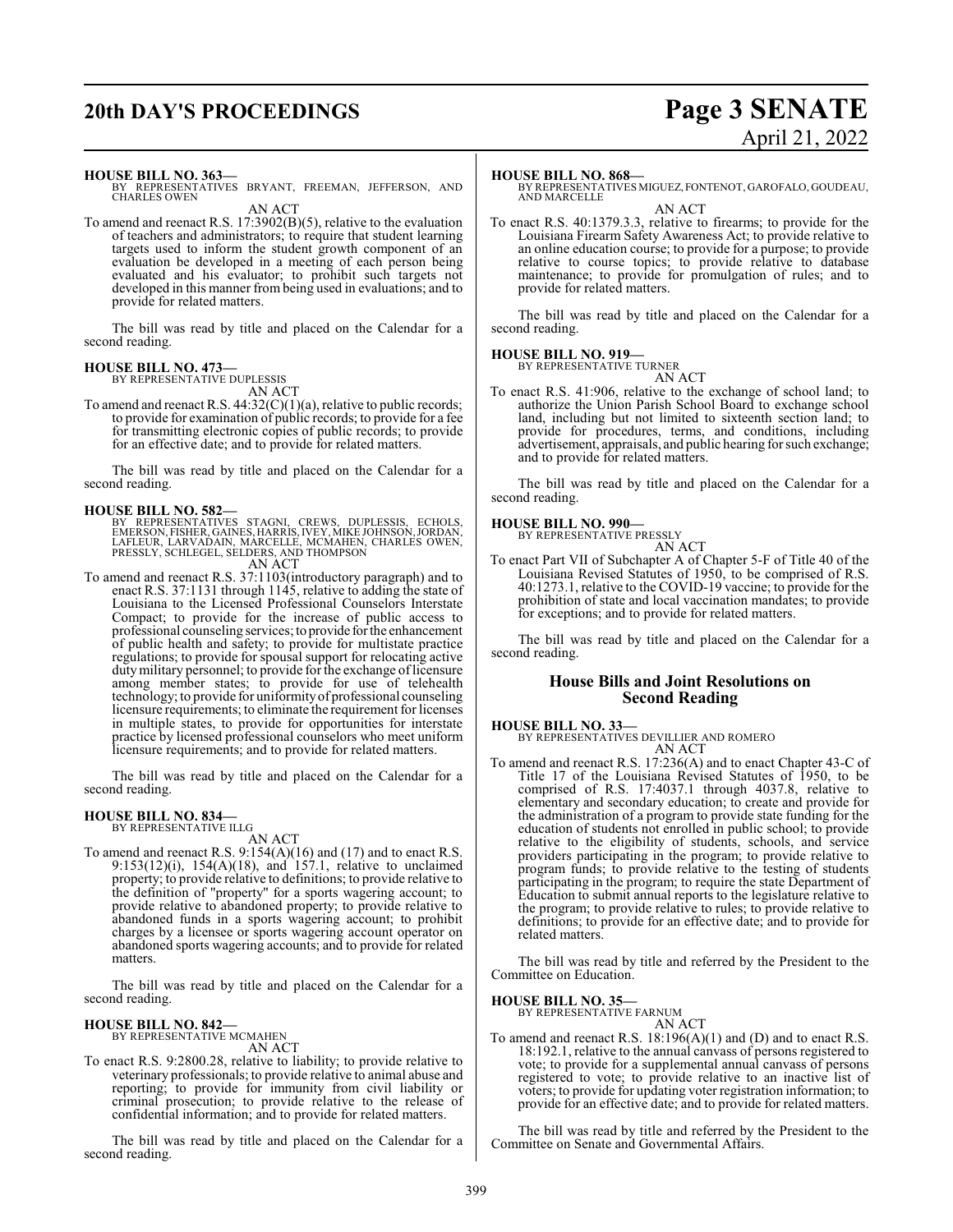# **Page 4 SENATE 20th DAY'S PROCEEDINGS**

April 21, 2022

#### **HOUSE BILL NO. 42—**

BY REPRESENTATIVE FRIEMAN AN ACT

To amend and reenact R.S. 14:95(K), relative to carrying of weapons; to provide relative to the crime of illegal carrying of weapons; to provide for exceptions; and to provide for related matters.

The bill was read by title and referred by the President to the Committee on Judiciary C.

**HOUSE BILL NO. 43—** BY REPRESENTATIVES FRIEMAN, MCCORMICK, AND CHARLES OWEN

AN ACT

To enact Part V of Chapter 9 of Title 40 of the Louisiana Revised Statutes of 1950, to be comprised ofR.S. 40:1813 through 1817, relative to enforcement of federal firearm laws; to provide relative to infringements on a citizen's right to keep and bear arms; to enact the Louisiana Firearm Protection Act; to prohibit enforcement of federal firearm laws; to provide for definitions; to provide relative to application; to provide relative to a right of action; to provide for an effective date; and to provide for related matters.

The bill was read by title and referred by the President to the Committee on Judiciary B.

**HOUSE BILL NO. 54—** BY REPRESENTATIVES BAGLEY AND FRIEMAN

AN ACT

To enact R.S. 14:101.3, relative to discrimination; to create the crime of discrimination based on vaccination status; to provide for a fine; to provide for applicability; and to provide for related matters.

The bill was read by title and referred by the President to the Committee on Judiciary C.

#### **HOUSE BILL NO. 91—**

BY REPRESENTATIVE MUSCARELLO AN ACT

To amend and reenact Code of Civil Procedure Article 1633.1, relative to live trial testimony by audio-visual means; to authorize the presentation of witness testimony by any audiovisual means; to provide for the authority of the court; to provide for the consent of the parties; and to provide for related matters.

The bill was read by title and referred by the President to the Committee on Judiciary A.

#### **HOUSE BILL NO. 235—**

BY REPRESENTATIVE MCFARLAND AN ACT

To amend and reenact R.S. 46:1053(BB) and to repeal Act No. 171 of the 2017 Regular Session of the Legislature, relative to the Jackson Parish Hospital Service District; to provide relative to the governing commission of the district; to provide for qualifications of members of the governing commission; to provide for appointment of the commission members; to repeal laws relative to governance of a hospital service district in any parish with a population greater than sixteen thousand and less than seventeen thousand according to the latest federal decennial census; to provide for an effective date; and to provide for related matters.

The bill was read by title and referred by the President to the Committee on Health and Welfare.

#### **HOUSE BILL NO. 245—** BY REPRESENTATIVE MINCEY

AN ACT

To enact Children's Code Articles 1432(D) and 1433(F) and R.S. 17:184, relative to information required for a minor to be taken from school into protective custody; to require that certain information be provided to a school administrator; and to provide for related matters.

The bill was read by title and referred by the President to the Committee on Education.

#### **HOUSE BILL NO. 310—**

BY REPRESENTATIVE MAGEE AN ACT

To amend and reenact R.S. 39:128(B)(1), (2), and (4)(a) and (b) and to enact R.S.  $39:128(E)$  and  $1572(B)(7)$ , relative to the Louisiana Universities Marine Consortium for Research and Education; to provide with respect to certain capital outlay projects undertaken by the consortium; to provide with respect to certain public contract procurements made by the consortium; and to provide for related matters.

The bill was read by title and referred by the President to the Committee on Finance.

#### **HOUSE BILL NO. 319—**

BY REPRESENTATIVE CREWS AN ACT

To amend and reenact R.S.  $2:602(A)(1)$  and to enact R.S.  $2:602(A)(3)$  and  $(4)$ , relative to the appointment and qualifications of the Shreveport Airport Authority commissioners; to require the appointment of at least one commissioner with aviation experience after a certain date; to require documentation evidencing the requisite experience; and to provide for related matters.

The bill was read by title and referred by the President to the Committee on Transportation, Highways and Public Works.

#### **HOUSE BILL NO. 346—**

BY REPRESENTATIVES THOMPSON, AMEDEE, BRASS, DUBUISSON,<br>EDMONDS, FREEMAN, FREIBERG, HARRIS, HILFERTY, HUGHES,<br>JEFFERSON, KERNER, CHARLES OWEN, ROMERO, SCHLEGEL, ST.<br>BLANC,TARVER, VILLIO, AND WHEAT AN ACT

To enact R.S. 17:7.6, relative to education; to establish a program for the purpose of awarding scholarships to students in certain teacher preparation programs; to provide for program administration by the state Department of Education; to create a fund for the purpose of funding the program; to require the State Board of Elementary and Secondary Education to adopt rules relative to the program and the fund; and to provide for related matters.

The bill was read by title and referred by the President to the Committee on Education.

**HOUSE BILL NO. 630—** BY REPRESENTATIVE BRYANT AN ACT

To designate a portion of Louisiana Highway 31 in Iberia Parish and St. Martin Parish as the "Judge Paul deMahy Highway"; to designate a portion of Louisiana Highway 675 in Iberia Parish as the "Judge Charles L. Porter Highway"; to designate a portion of Louisiana Highway 347 in St. Martin Parish as the "Judge Carl J. Williams Memorial Parkway"; to designate a portion of Louisiana Highway 96 in St. Martin Parish as the "Judge C. Thomas Bienvenu, Jr. Memorial Highway"; and to provide for related matters.

The bill was read by title and referred by the President to the Committee on Transportation, Highways and Public Works.

#### **HOUSE BILL NO. 645—**

BY REPRESENTATIVES MAGEE AND EDMONSTON

AN ACT To amend and reenact the heading of Subpart O of Part II-A of Chapter 1 of Subtitle I of Title 39 of the Louisiana Revised Statutes of 1950 and to enact R.S. 39:100.62, relative to special funds; to create the Community Options Waiver Fund as a special fund in the state treasury; to provide for dedication of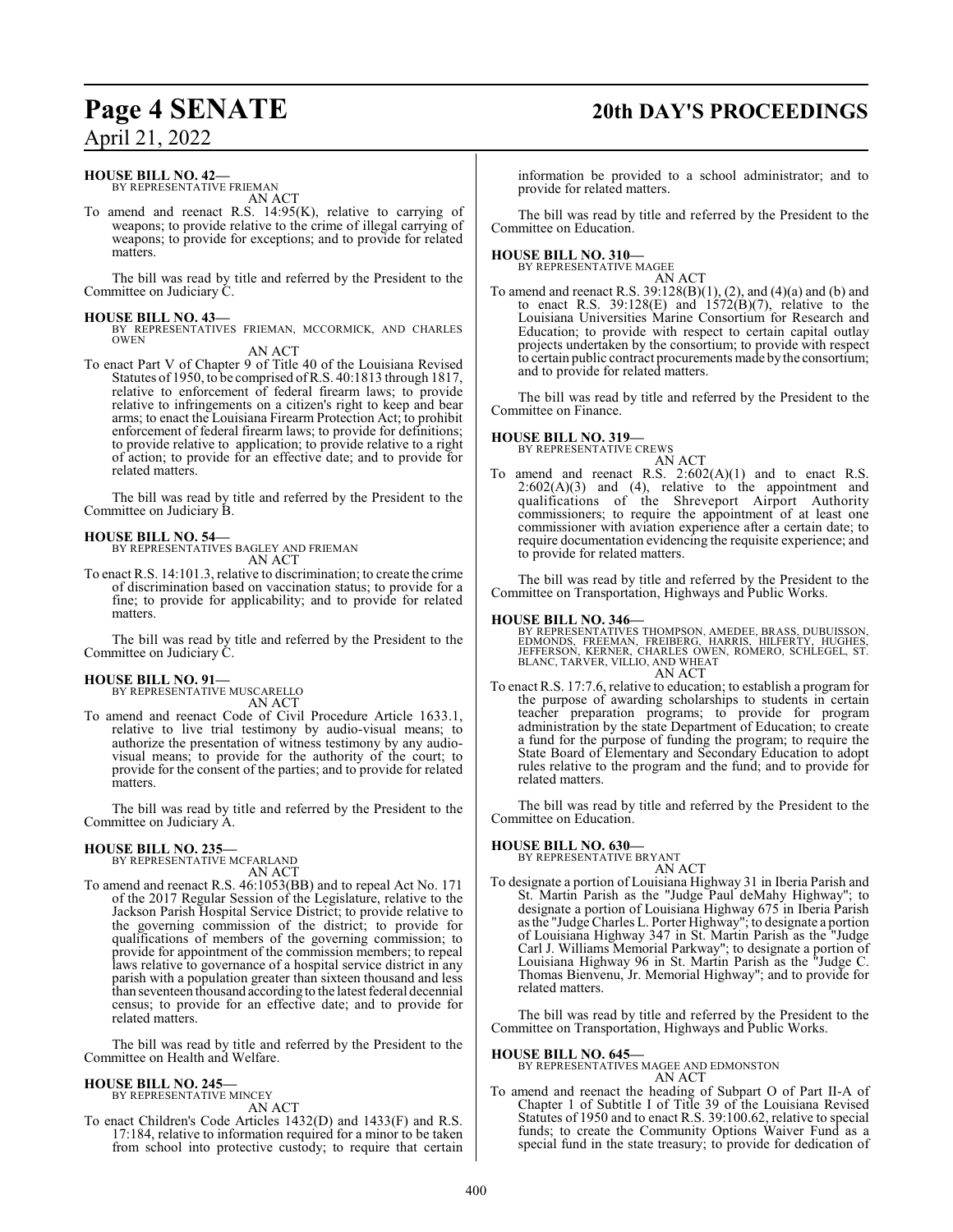# **20th DAY'S PROCEEDINGS Page 5 SENATE**

# April 21, 2022

certain revenues and for the deposit and use of monies in the fund; to provide an effective date; and to provide for related matters.

The bill was read by title and referred by the President to the Committee on Finance.

#### **HOUSE BILL NO. 647—** BY REPRESENTATIVE HILFERTY

AN ACT

To amend and reenact R.S.  $33:9091.14(D)(1)$ , (2), (4), (5), and (6), relative to Orleans Parish; to provide relative to the Mid-City Security District; to provide relative to the governing board of the district; to provide relative to the membership of the board; to provide relative to board appointments and officers; to provide for an effective date; and to provide for related matters.

The bill was read by title and referred by the President to the Committee on Local and Municipal Affairs.

**HOUSE BILL NO. 655—** BY REPRESENTATIVE COUSSAN AND SENATOR ALLAIN AN ACT

To amend and reenact R.S. 30:136.3(D) and 1154(A)(introductory paragraph), (B), (C), and (D) and to enact R.S.  $30:136.3(B)(5)$ and  $\overline{1154(A)(9)}$ , (E), and (F), relative to solar energy; to provide for the powers and duties of the secretary of the Department of Natural Resources; to require a permit to construct or operate a solar power generation facility; to provide for fees; to provide for financial security; to provide for the Mineral and Energy Operation Fund; to provide for definitions; and to provide for related matters.

The bill was read by title and referred by the President to the Committee on Natural Resources.

**HOUSE BILL NO. 687—** BY REPRESENTATIVE ORGERON

AN ACT

To amend and reenact R.S.  $49:214.5.4(E)(1)$ ,  $(3)$ ,  $(4)$ (introductory paragraph) and (b), and (5)(a)(introductory paragraph) and (b), and (F) and to enact R.S. 49:214.5.4(K), relative to federal proceeds from alternative energy production in the coastal area; to provide for disposition of revenues; to provide for restrictions on the use of revenues; and to provide for related matters.

The bill was read by title and referred by the President to the Committee on Finance.

# **HOUSE BILL NO. 742—** BY REPRESENTATIVE BISHOP

AN ACT

To enact R.S.  $27:416(C)(3)(c)$  and  $417(A)(6)(h)$  and to repeal R.S. 27:417(A)(2), relative to the Video DrawPoker Devices Control Law; to provide relative to qualified truck stop facilities; to provide relative to the requirements of qualified truck stop facilities; to provide relative to the criteria of qualified truck stop facilities; to provide relative to amenity requirements; and to provide for related matters.

The bill was read by title and referred by the President to the Committee on Judiciary B.

# **HOUSE BILL NO. 749—** BY REPRESENTATIVE BISHOP

AN ACT

To amend and reenact the heading of Subpart B-1 of Part III of Chapter I of Title 17 of the Louisiana Revised Statutes of 1950, R.S. 17:200, 203(7) and 205(Section heading) and (A) and to enact R.S. 17:215(E) and Chapter 17-A of Title 49 of the Revised Statutes of 1950, to be comprised of R.S. 49:1131 through 1143 and to repeal R.S. 17:203(3) through (6), 204,  $205(\overrightarrow{C})$ , and  $206$  through 214, relative to litter abatement responsibilities and programs; to remove litter reduction and litter awareness functions from the Department of Education and place them within the Department of Culture, Recreation and Tourism; to provide for the litter abatement grant program; and to provide for related matters.

The bill was read by title and referred by the President to the Committee on Environmental Quality.

#### **HOUSE BILL NO. 855—**

BY REPRESENTATIVE THOMAS AN ACT

To amend and reenact R.S. 32:361.2(A)(3)(c), relative to tinting of motor vehicle windows for a medical exemption; to provide for an exemption relative to certain diagnosed medical or physical conditions; to provide for the duration of the medical exemption applicable to window tinting; and to provide for related matters.

The bill was read by title and referred by the President to the Committee on Transportation, Highways and Public Works.

**HOUSE BILL NO. 903—** BY REPRESENTATIVE GREGORY MILLER AN ACT

To amend and reenact R.S. 35:626(B) and to enact R.S. 35:626(C), relative to notaries; to provide relative to remote online notarization; to provide relative to execution of certain notarial acts; and to provide for related matters.

The bill was read by title and referred by the President to the Committee on Judiciary A.

#### **HOUSE BILL NO. 905—**

BY REPRESENTATIVE GREGORY MILLER AN ACT

To amend and reenact Code of Civil Procedure Article 4614, relative to partition of co-owned property; to provide relative to purchase by a co-owner; to provide for credit for property interest in property; and to provide for related matters.

The bill was read by title and referred by the President to the Committee on Judiciary A.

**HOUSE BILL NO. 1059— (Substitute for House Bill No. 500 by Representative Bacala)** BY REPRESENTATIVE BACALA

## AN ACT

To enact Code of Criminal Procedure Article 313(E), relative to bail; to provide relative to a contradictory bail hearing prior to setting bail; to require a contradictory bail hearing prior to setting bail for certain persons; to require the court to order a contradictory hearing to be held within a certain period of time; and to provide for related matters.

The bill was read by title and referred by the President to the Committee on Judiciary C.

## **House Concurrent Resolutions on Second Reading**

## **HOUSE CONCURRENT RESOLUTION NO. 3—** BY REPRESENTATIVE BAGLEY A CONCURRENT RESOLUTION

To repeal the Louisiana Department of Health rule, LAC 51:II.701(A)(7) and (E), which adds COVID vaccines to the state immunization schedule, requires schools to prohibit inperson school attendance by certain students, and imposes on schools record-keeping requirements relating to student vaccination status; and to direct the office of the state register to print the notice of the repeal in the Louisiana Administrative Code.

The resolution was read by title and referred by the President to the Committee on Health and Welfare.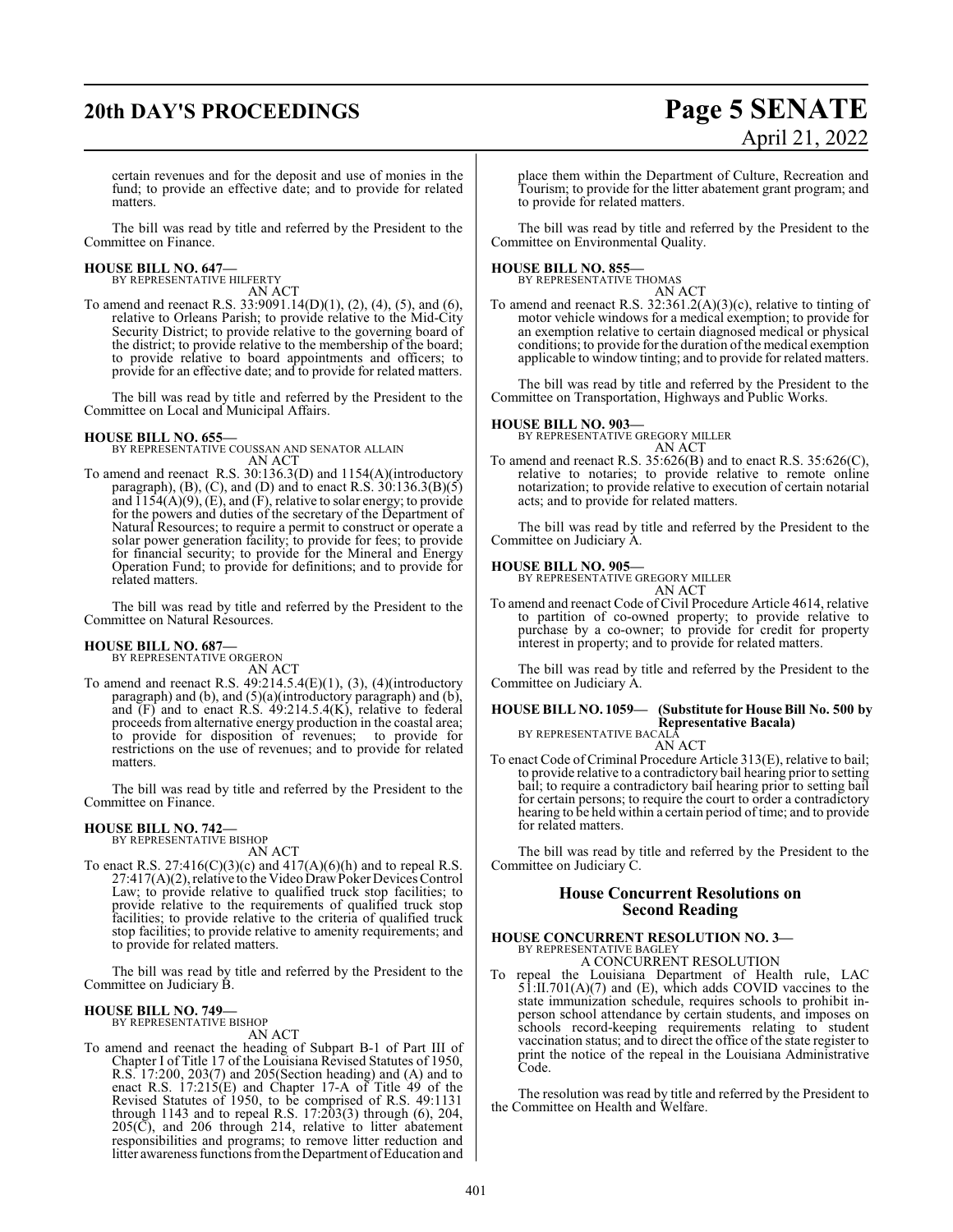# **Page 6 SENATE 20th DAY'S PROCEEDINGS**

## April 21, 2022

#### **HOUSE CONCURRENT RESOLUTION NO. 15—**

BY REPRESENTATIVE CORMIER A CONCURRENT RESOLUTION

To urge and request the Board of Regents to purchase chest compression devices for certain public universities throughout the state.

The resolution was read by title and referred by the President to the Committee on Education.

#### **HOUSE CONCURRENT RESOLUTION NO. 37—** BY REPRESENTATIVE AMEDEE

A CONCURRENT RESOLUTION

To direct the state Department ofEducation to publish certain student enrollment information on its website each year.

The resolution was read by title and referred by the President to the Committee on Education.

#### **HOUSE CONCURRENT RESOLUTION NO. 77—** BY REPRESENTATIVE IVEY

A CONCURRENT RESOLUTION To designate April 2022 as Sexual Assault Awareness Month in the state of Louisiana.

The resolution was read by title. Senator White moved to concur in the House Concurrent Resolution.

## **ROLL CALL**

The roll was called with the following result:

#### YEAS

| Mr. President<br>Abraham<br>Allain<br>Barrow<br>Bernard<br>Boudreaux<br><b>Bouje</b><br>Carter<br>Cathey | Fesi<br>Fields<br>Foil<br>Henry<br>Hensgens<br>Hewitt<br>Jackson<br>Lambert<br>McMath | Mizell<br>Morris<br>Peacock<br>Pope<br>Price<br>Reese<br>Smith<br>Stine<br>Ward<br>White |
|----------------------------------------------------------------------------------------------------------|---------------------------------------------------------------------------------------|------------------------------------------------------------------------------------------|
| Cloud<br>Connick                                                                                         | Milligan<br>Mills, F.                                                                 | Womack                                                                                   |
| Total - 33                                                                                               |                                                                                       |                                                                                          |
|                                                                                                          | <b>NAYS</b>                                                                           |                                                                                          |
| Total $-0$                                                                                               | ABSENT                                                                                |                                                                                          |

| Harris<br>Luneau | Mills, R.<br>Talbot | Tarver |
|------------------|---------------------|--------|
| Total - 5        |                     |        |

The Chair declared the Senate concurred in the House Concurrent Resolution and ordered it returned to the House.

#### **Senate Bills and Joint Resolutions on Second Reading Reported by Committees**

#### **SENATE BILL NO. 104—** BY SENATOR MIZELL

AN ACT

To enact R.S. 40:2006.3, relative to licensed healthcare facilities; to require certain licensed healthcare facilities to permit certain communications by patients or residents; to provide for conditions for licensure; to provide for definitions; to provide for penalties; and to provide for related matters.

Reported with amendments by the Committee on Health and Welfare.

#### **SENATE COMMITTEE AMENDMENTS**

Amendments proposed by Senate Committee on Health and Welfare to Original Senate Bill No. 104 by Senator Mizell

#### AMENDMENT NO. 1

On page 1, line 2, after "enact" delete the remainder of the line and insert "R.S. 40:2175.8, relative to outpatient abortion facilities; to require outpatient"

#### AMENDMENT NO. 2

On page 1, line 3, change "healthcare" to "abortion" and delete "or residents"

AMENDMENT NO. 3 On page 1, line 7, change "R.S. 40:2006.3" to "R.S. 40:2175.8"

AMENDMENT NO. 4 On page 1, line 8, change "**§2006.3**" to "**§2175.8**"

AMENDMENT NO. 5 On page 1, line 10, delete "**a healthcare**" and insert "**an outpatient abortion**"

AMENDMENT NO. 6 On page 1, line 11, change "**No**" to "**If an**"

AMENDMENT NO. 7 On page 1, line 12, change "**healthcare**"to "**outpatient abortion**" and change "**shall require**" to "**requires**"

AMENDMENT NO. 8 On page 1, line 14, after "**facility**" insert "**, the facility shall provide telephone access in each procedure room**"

AMENDMENT NO. 9 On page 1, delete lines 15 through 17 and on page 2, delete lines 1 through 3

AMENDMENT NO. 10 On page 2, line 4, change "**C.**" to "**B.**"

On motion of Senator Fred Mills, the committee amendment was adopted. The amended bill was read by title, ordered engrossed and passed to a third reading.

#### **SENATE BILL NO. 134—** BY SENATOR TALBOT

AN ACT To enact R.S. 22:1273, relative to presumption of insurance coverage; to provide a presumption of coverage for civil authority prohibited use regarding a catastrophic event; and to provide for related matters.

Reported favorably by the Committee on Insurance. The bill was read by title, ordered engrossed and passed to a third reading.

#### **SENATE BILL NO. 147—**

BY SENATOR MIZELL AN ACT

To amend and reenact R.S. 40:1216.1(G) and to enact R.S. 40:1216.1(H), relative to procedures for victims of sex offenses; to require that healthcare providers make certain records available to sexual assault survivors; to provide relative to documents requested by the victim after a forensic medical examination has been performed; and to provide for related matters.

Reported with amendments by the Committee on Health and Welfare.

#### **SENATE COMMITTEE AMENDMENTS**

Amendments proposed by Senate Committee on Health and Welfare to Original Senate Bill No. 147 by Senator Mizell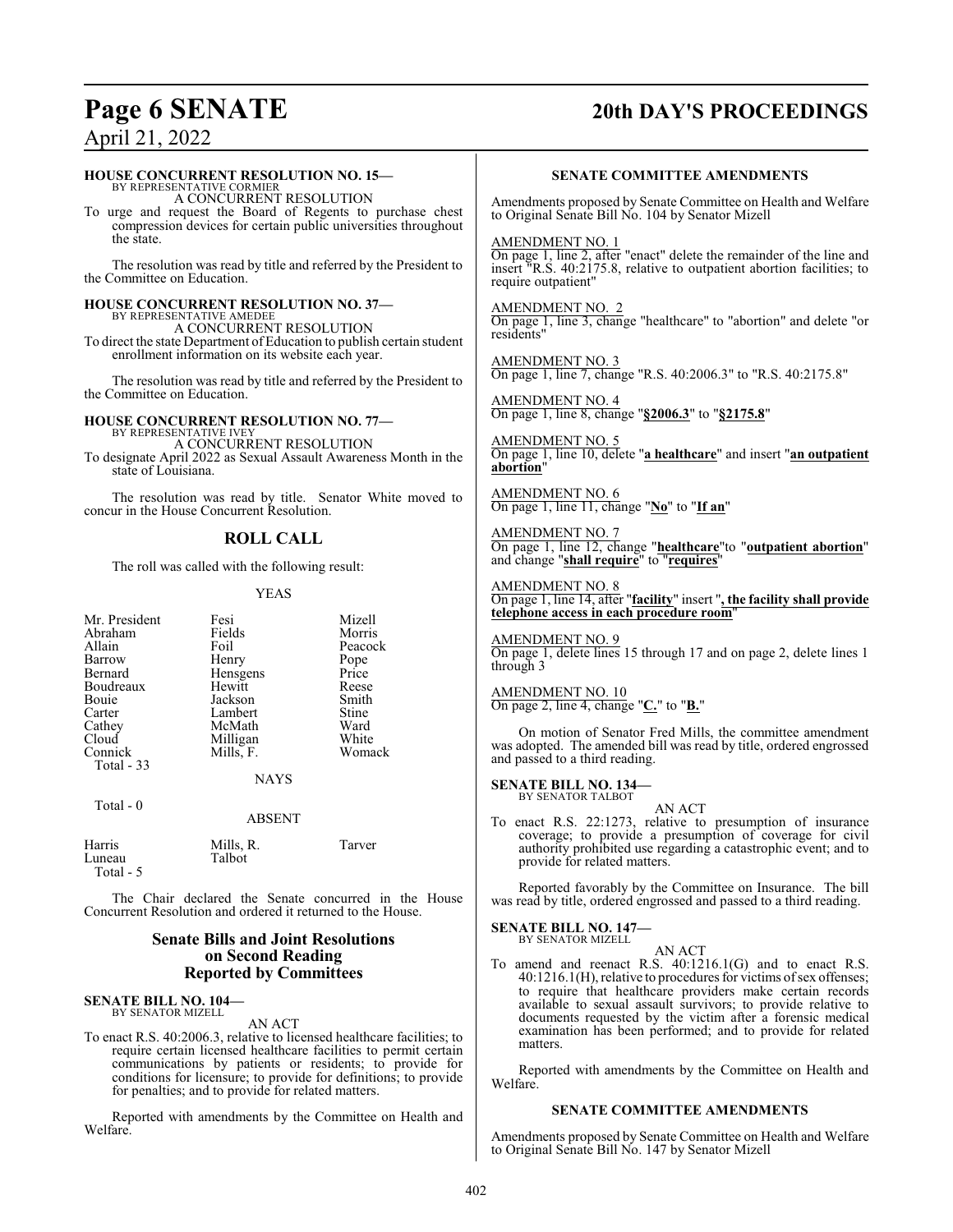# **20th DAY'S PROCEEDINGS Page 7 SENATE**

# April 21, 2022

#### AMENDMENT NO. 1

On page 1, delete lines 14 through 17, and on page 2, delete lines 1 through 6 and insert the following:

"G.**(1) Upon request of a competent adult victim of a sexually-oriented criminal offense, the healthcare provider that performed the forensic medical exam shall provide a reproduction of any written documentation which is in the possession of the healthcare provider resulting from the forensic medical exam of the victim. The documentation shall be provided to the victim no later than fourteen days after the healthcare provider receives the request or the healthcare provider completes the documentation, whichever is later.**"

#### AMENDMENT NO. 2

On page 2, line 7, change "**items**" to "**reproduction of written documentation**"

#### AMENDMENT NO. 3

On page 2, line 8, after "**released**" delete "**to**" and insert "**at the direction of**" and after "**victim**" insert "**who is a competent adult**"

On motion of Senator Fred Mills, the committee amendment was adopted. The amended bill was read by title, ordered engrossed and passed to a third reading.

#### **SENATE BILL NO. 195—** BY SENATOR HEWITT

AN ACT

To enact R.S. 37:936 and R.S. 40:2009.13.1, relative to safe harbor protections for nurses; to allow nurses to invoke safe harbor in certain circumstances; to provide for a procedure to invoke safe harbor; to require healthcare facilities to establish a safe harbor process; to prohibit certain actions against nurses who invoke safe harbor; and to provide for related matters.

Reported by substitute by the Committee on Health and Welfare. The bill was read by title; the committee substitute bill was read.

#### **SENATE BILL NO. —(Substitute of Senate Bill No. 195 by Senator Hewitt)** BY SENATOR HEWITT

AN ACT

To enact R.S. 40:2003, relative to healthcare facility patient safety policies; to provide for legislative findings; to provide for healthcare facility patient safety policies; to provide for minimum content of the policies; to provide for a postoccurrence review; and to provide for related matters.

Be it enacted by the Legislature of Louisiana:

Section 1. R.S.  $40.2003$  is hereby enacted to read as follows: **§2003. Healthcare facility patient safety policies**

**A. The legislature finds and declares that ensuring patient safety is a critical part of delivering quality healthcare services. Patient safety includes not only implementing appropriate courses of action in treating a patient, but also educating and empowering licensed healthcare providers in the facility to express opinions and concerns regarding all aspects of the patient's experience in the facility.**

**B. Each healthcare facility licensed pursuant to R.S. 40:2006 shall adopt policies that promote national best practices on patient safety, support quality improvement initiatives, and empower licensed healthcare providers to take all appropriate steps to prevent a patient safety event.**

**C. The policies implemented pursuant to this Section shall include but not be limited to the rights and responsibilities of a licensed healthcare provider providing patient care in a licensed healthcare facility to protect the safety of a patient, to immediately intervene or escalate concerns through an identified chain of command, to prevent a patient safety event, and to mitigate subsequent patient harm. The policy shall include a process for post-occurrence review of the situation to determine whether additional action is required to minimize the likelihood of similar situations in the future.**

#### **D. A post-occurrence review may be conducted in conjunction with a patient safety organization and shall be considered a patient safety activity pursuant to the provisions of the Patient Safety and Quality Improvement Act of 2005, 42 U.S.C. 299b-21 et seq.**

On motion of Senator Fred Mills, the committee substitute bill was adopted and becomes Senate Bill No. 496 by Senator Hewitt, substitute for Senate Bill No. 195 by Senator Hewitt.

#### **SENATE BILL NO. 496— (Substitute of Senate Bill No. 195 by Senator Hewitt)** BY SENATOR HEWITT

AN ACT

To enact R.S. 40:2003, relative to healthcare facility patient safety policies; to provide for legislative findings; to provide for healthcare facility patient safety policies; to provide for minimum content of the policies; to provide for a postoccurrence review; and to provide for related matters.

The bill was read by title and placed on the Calendar for a second reading.

#### **SENATE BILL NO. 199—** BY SENATOR SMITH

A JOINT RESOLUTION

Proposing to add Article I, Section 10.2 of the Constitution of Louisiana, relative to elections; to provide for free and equal elections; and to specify an election for submission of the proposition to electors and provide a ballot proposition.

Reported favorably by the Committee on Senate and Governmental Affairs. The bill was read by title, ordered engrossed and passed to a third reading.

# **SENATE BILL NO. 213—** BY SENATOR LUNEAU

AN ACT To amend and reenact R.S.  $40:2162(A)(3)$  and  $(7)$ ,  $(C)(3)$ ,  $(D)(1)$ ,  $(2)(c)$ ,  $(3)(b)$ , and  $(H)(1)$  and to repeal R.S.  $40:2162(C)(2)(c)$ , relative to behavioral health rehabilitation services in the medical assistance program; to provide for community psychiatric support and treatment services; to provide for psychosocial rehabilitation services; to provide for licensure requirements of individuals providing services; to provide for technical updates of outdated provisions; to provide for an effective date; and to provide for related matters.

Reported with amendments by the Committee on Health and Welfare.

#### **SENATE COMMITTEE AMENDMENTS**

Amendments proposed by Senate Committee on Health and Welfare to Original Senate Bill No. 213 by Senator Luneau

#### AMENDMENT NO. 1

On page 2, line 19, after "**building**" insert "**and supportive interventions**"

On motion of Senator Fred Mills, the committee amendment was adopted. The amended bill was read by title, ordered engrossed and passed to a third reading.

#### **SENATE BILL NO. 286—**

BY SENATOR LUNEAU AN ACT

To amend and reenact R.S. 37:3556(1)(a), relative to massage therapists; to provide relative to licensure and qualifications of massage therapists; to provide for the methods of instruction; and to provide for related matters.

Reported with amendments by the Committee on Health and Welfare.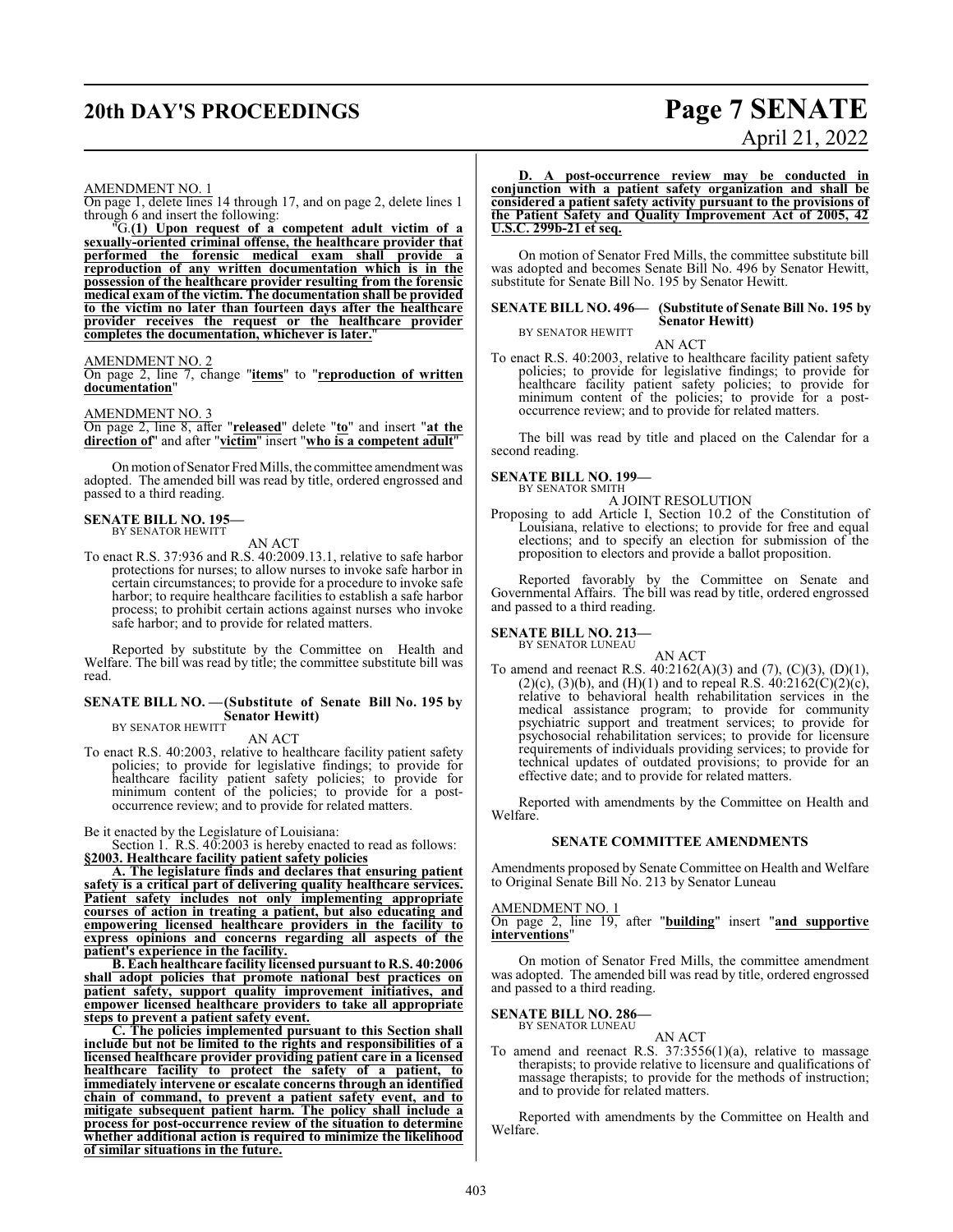# **Page 8 SENATE 20th DAY'S PROCEEDINGS**

# April 21, 2022

#### **SENATE COMMITTEE AMENDMENTS**

Amendments proposed by Senate Committee on Health and Welfare to Original Senate Bill No. 286 by Senator Luneau

#### AMENDMENT NO. 1

On page 1, line 2, change "R.S. 37:3556(1)(a)" to "R.S. 37:3552(5) through (12) and  $3556(A)(1)(a)$  and to enact R.S. 37:3552(13) and  $(14)'$ 

#### AMENDMENT NO. 2

On page 1, line 4, after "instruction;" insert "to provide for definitions;"

#### AMENDMENT NO. 3

On page 1, line 6, change "R.S. 37:3556(1)(a) is" to "R.S. 37:3552(5) through  $(12)$  and R.S. 37:3556 $(A)(1)(a)$  are" and after "reenacted" insert "and R.S. 37:3552(13) and (14) are hereby enacted"

#### AMENDMENT NO. 4

On page 1, between lines 6 and 7, insert the following: "§3552. Definitions \* \* \*

**(5) "In-person, in-class, instructor-supervised" means students physically attend class or clinical session at the approved school location with their instructor and other classmates.**

(5) **(6)** "Lapsed license"means a board-issued license which has not been renewed for a period of more than two years and the holder of the license has not taken inactive status.

(6) **(7)** "Licensee" means any person or business that has a professional or establishment license issued by the board.

(7) **(8)** "Massage establishment" means any place of business that offers the practice of massage therapy and where the practice of massage therapy is conducted on the premises of the business. A place of business includes any office, clinic, facility, or other location where a person or persons engage in the practice of massage therapy. The residence of a therapist or an out call location which is not owned, rented, or leased by a massage therapist or massage establishment shall not be considered a massage establishment, unless the location is advertised as the therapist's or establishment's place of business. The term "massage establishment" shall not include physician offices, physical therapy facilities, chiropractic offices, or athletic training facilities, whether or not they employ, contract with, or rent to massage therapists, or institutions of secondary or higher education when massage therapy is practiced in connection with employment related to athletic teams.

(8) **(9)** "Massage therapist" means a person who engages in the practice of massage therapy for compensation.

(9) **(10)** "Person"means an individual, corporation, association, or other legal entity.

 $(10)(11)$  "Practice of massage therapy" means the manipulation of soft tissue for the purpose of maintaining good health and establishing and maintaining good physical condition. The practice of massage therapy shall include advertising or offering to engage in the practice of massage therapy and holding oneself out or designating oneself to the public as a massage therapist or massage establishment. The practice of massage therapy shall include effleurage (stroking), petrissage (kneading), tapotement (percussion), compression, vibration, friction (active/passive range of motion), stretching activities as they pertain to massage therapy, Shiatsu, acupressure, reflexology, trigger point massage, and Swedish massage either by hand, forearm, elbow, foot, or with mechanical appliances for the purpose of body massage. Massage therapy may include the use of lubricants such as salts, powders, liquids, creams with the exception of prescriptive or medicinal creams, heat lamps, hot and cold stones, whirlpool, hot and cold packs, salt glow, body wraps, steam cabinet baths, and, with appropriate training, the use of non-prescriptive, off-the-shelf commercially available electromechanical devices for which they are trained which mimic or enhance the actions possible by the hands. It shall not include ultrasound, laser therapy, microwave, colonic therapy, injection therapy, manipulation of the joints, the use of electrical muscle stimulation, or transcutaneous electrical nerve stimulation except

microcurrent. Equivalent terms for massage therapy are massage, therapeutic massage, massage technology, body work, or any derivation of those terms. As used in this Chapter, the terms "therapy" and "therapeutic" shall not include diagnosis, the treatment of illness or disease, or any service or procedure for which a license to practice medicine, chiropractic, physical therapy, or podiatry is required by law.

(11) **(12)** "Professional Massage Therapy Association" means a statewide organization or statewide chapter of an organization which meets all of the following criteria:

(a) Either directly, or through the parent organization, qualifies as a tax exempt nonprofit organization under  $26$  U.S.C.  $501(c)(6)$ .

(b) Within Louisiana, offers a voting membership to licensed massage therapists who practice or reside in Louisiana and who maintain their voting membership in good standing.

(c) Within Louisiana, is administered by a governing body composed of officers democratically elected by the organization's voting membership within Louisiana.

**(13) "Real-time synchronous distance learning" means students attend class session virtually at the same time as the instructor and other classmates.**

(12) **(14)** "Writing" shall be a written communication transmitted either by United States mail or by electronic means such as **e-mail**. \* \* \*"

#### AMENDMENT NO. 5

On page 1, line 15, change "**instructor-supervised**" to "**synchronous instructor-supervised**"

#### AMENDMENT NO. 6

On page 2, line 1, change "**in-class**" to "**in-person, in-class, instructor-supervised**"

#### AMENDMENT NO. 7

On page 2, delete lines 3 through 5, and insert the following:

"**(ii) Any remaining hours required beyond the minimum five hundred hours of massage therapy techniques and clinical practicum may be a combination of real-time synchronous distance learning and in-person, in-class, instructor-supervised hours as approved for each individual massage therapy program in the state of Louisiana through the Board of Regents.**

**(iii) The guidelines provided for in this Subparagraph shall apply to all hours of instruction above the five hundred hours minimum.**"

On motion of Senator Fred Mills, the committee amendment was adopted. The amended bill was read by title, ordered engrossed and passed to a third reading.

#### **SENATE BILL NO. 352—**

BY SENATOR FIELDS

AN ACT

To enact Part V-C of Chapter 9 of Title 45 of the Louisiana Revised Statues of 1950, to be comprised of R.S. 45:1240.1 through 1240.3, relative to public utilities; to provide relative to consumer credits; to provide rules, regulations, and procedures; and to provide for related matters.

Reported with amendments by the Committee on Commerce, Consumer Protection, and International Affairs.

#### **SENATE COMMITTEE AMENDMENTS**

Amendments proposed by Senate Committee on Commerce, Consumer Protection and International Affairs to Original Senate Bill No. 352 by Senator Fields

#### AMENDMENT NO. 1

On page 1, line 17, change "**electric or gas services**" to "**wireline telecommunication, cable, or wireline internet service**"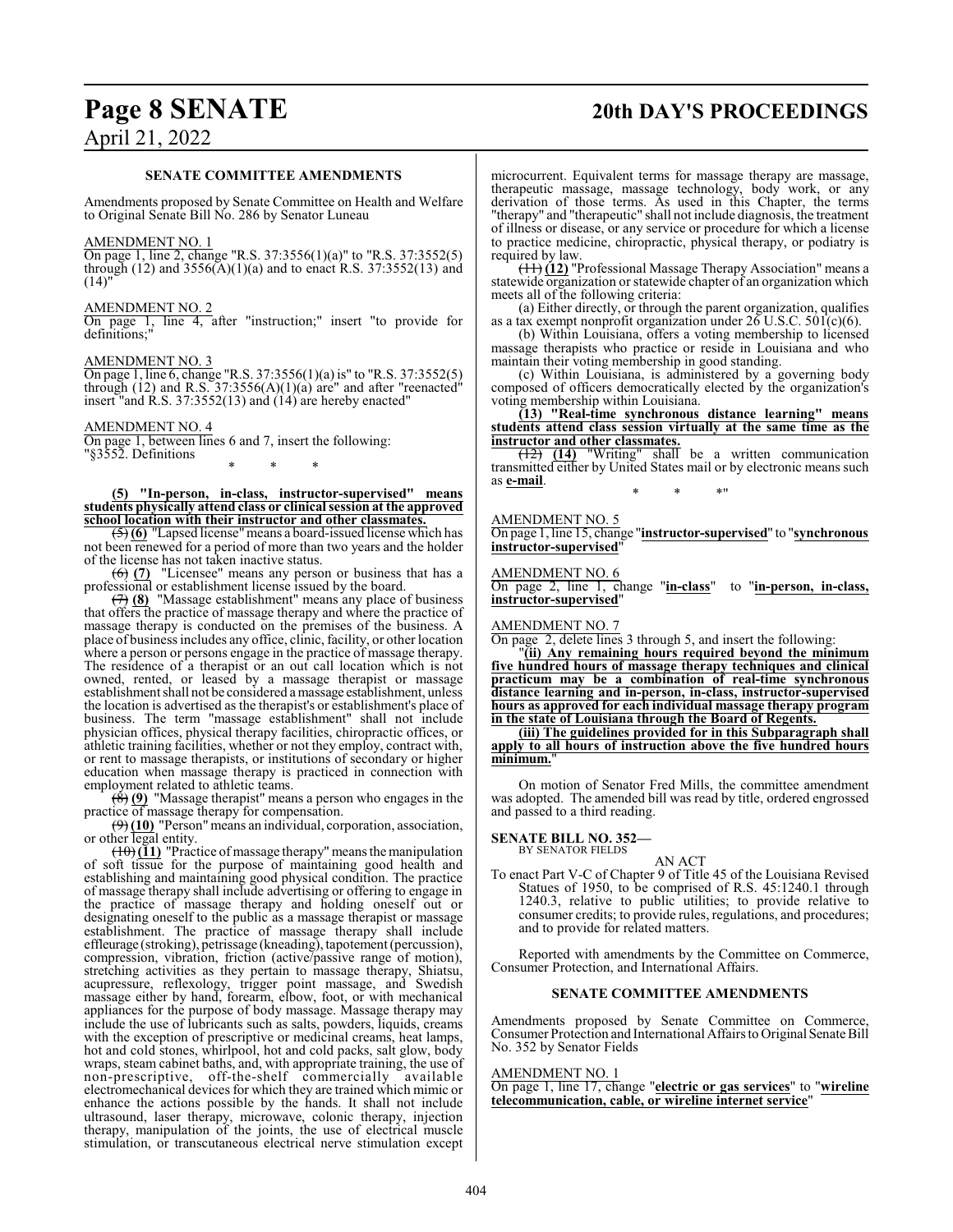# **20th DAY'S PROCEEDINGS Page 9 SENATE**

# April 21, 2022

#### AMENDMENT NO. 2

On page 2, at the end of line 1, delete "**electric, water,**"

### AMENDMENT NO. 3

On page 2, delete line 2, and insert "**wireline telecommunicaiton, cable, or wireline internet service within this state.**"

#### AMENDMENT NO. 4

On page 2, line 8, after "**hours**" insert "**during a gubernatorially declared disaster or emergency**"

On motion of Senator Ward, the committee amendment was adopted. The amended bill was read by title, ordered engrossed and passed to a third reading.

# **SENATE BILL NO. 353—** BY SENATOR FIELDS

AN ACT

To amend and reenact R.S. 13:312(1)(b) and 312.1(A), relative to the Court of Appeal for the First Circuit; to provide for the organization of districts within the First Circuit; to provide election sections for the second district of the First Circuit; to provide for the assignment of judgeships for election purposes; to provide for the election of judges; and to provide for related matters.

Reported with amendments by the Committee on Senate and Governmental Affairs.

#### **SENATE COMMITTEE AMENDMENTS**

Amendments proposed by Senate Committee on Senate and Governmental Affairs to Original Senate Bill No. 353 by Senator Fields

AMENDMENT NO. 1

On page 3, line 13, delete "**one judge, Division A**" and insert "**two judges, Division A and C**"

AMENDMENT NO. 2

On page 3, at the end of line 14, after "**one**" delete "**. The**" and delete lines 15 and 16, and insert "**, and two judges, Divisions B and D, shall be elected from election section two by the qualified electors of election section two.**"

AMENDMENT NO. 3 On page 4, line 3, change "two" to "one"

On motion of Senator Hewitt, the committee amendment was adopted. The amended bill was read by title, ordered engrossedh and passed to a third reading.

#### **SENATE BILL NO. 442—**

BY SENATORS WARD, ABRAHAM, CONNICK, HARRIS, HENRY AND MORRIS

#### AN ACT

To enact Chapter 62 of Title 51 of the Louisiana Revised Statutes of 1950, to be comprised of R.S. 51:3221 through 3226, relative to an online marketplace; to provide for identification of certain sellers on an online marketplace; to require disclosure of certain information; to provide relative to certain consumer products offered for sale on an online marketplace; to provide for unfair or deceptive trade practices and acts; to provide for certain terms, requirements, conditions, and procedures; to provide for an effective date; and to provide for related matters.

Reported favorably by the Committee on Commerce, Consumer Protection, and International Affairs. The bill was read by title, ordered engrossed and passed to a third reading.

#### **SENATE BILL NO. 464—**

BY SENATOR TALBOT AN ACT

To enact R.S. 40:1081.12, relative to Medicaid coverage for genetic testing of critically ill infants; to provide for coverage for rapid whole genome sequencing testing of certain infants; to provide for the duties of the secretary of the Louisiana Department of Health; and to provide for related matters.

Reported favorably by the Committee on Health and Welfare. The bill was read by title, ordered engrossed and recommitted to the Committee on Finance.

#### **SENATE BILL NO. 478—** BY SENATOR BERNARD

AN ACT

To amend and reenact R.S.  $44:1(A)(2)(a), 32(A), (C(1)(a), and (D),$ 35(E)(2), and 37, relative to public records; to provide for the scope of records requests; to provide for response time; to provide for liability of custodians of records; and to provide for related matters.

Reported with amendments by the Committee on Senate and Governmental Affairs.

#### **SENATE COMMITTEE AMENDMENTS**

Amendments proposed by Senate Committee on Senate and Governmental Affairs to Original Senate Bill No. 478 by Senator Bernard

#### AMENDMENT NO. 1

On page 1, line 2, after "32(A)," delete " $(C(1)(a)$ ," and insert  $C(1)(a)$ ,"

#### AMENDMENT NO. 2

On page 1, line 16, after "including" insert: "**electronically stored information or**"

#### AMENDMENT NO. 3

On page 3, delete lines 1 through 4 and insert:

"**(2) If the custodian reasonably determines that the request would substantially disrupt required government operations, the custodian may deny access only after reasonable attempts to narrow or specify the request with the requestor.**"

On motion of Senator Hewitt, the committee amendment was adopted. The amended bill was read by title, ordered engrossed and passed to a third reading.

#### **SENATE BILL NO. 484—** BY SENATOR LUNEAU

AN ACT To amend and reenact R.S. 22:868(D), relative to insurers; to provide relative to insurance contracts; to provide relative to limiting of actions; to provide certain prohibitions; to provide relative to jurisdiction and venue; authorizes a commercial insurer to select a forum or venue in a policy form; and to provide for related matters.

Reported favorably by the Committee on Insurance. The bill was read by title, ordered engrossed and passed to a third reading.

#### **House Bills and Joint Resolutions on Second Reading Reported by Committees**

**HOUSE BILL NO. 529—** BY REPRESENTATIVE BROWN

AN ACT To amend and reenact R.S. 22:3, 1921(A), (C), and (D), 1922(A), 1926, 1928(A)(introductory paragraph), 1929(A), 2132(G)(2), 2161(J), 2171(L), R.S. 36:681(C), 683, 687, 689, and 691.1, to enact R.S. 36:681(D), 686(C)(3) and (4), and 694.1, and to repeal R.S.  $36:686(D)$  and (E), relative to the organization of the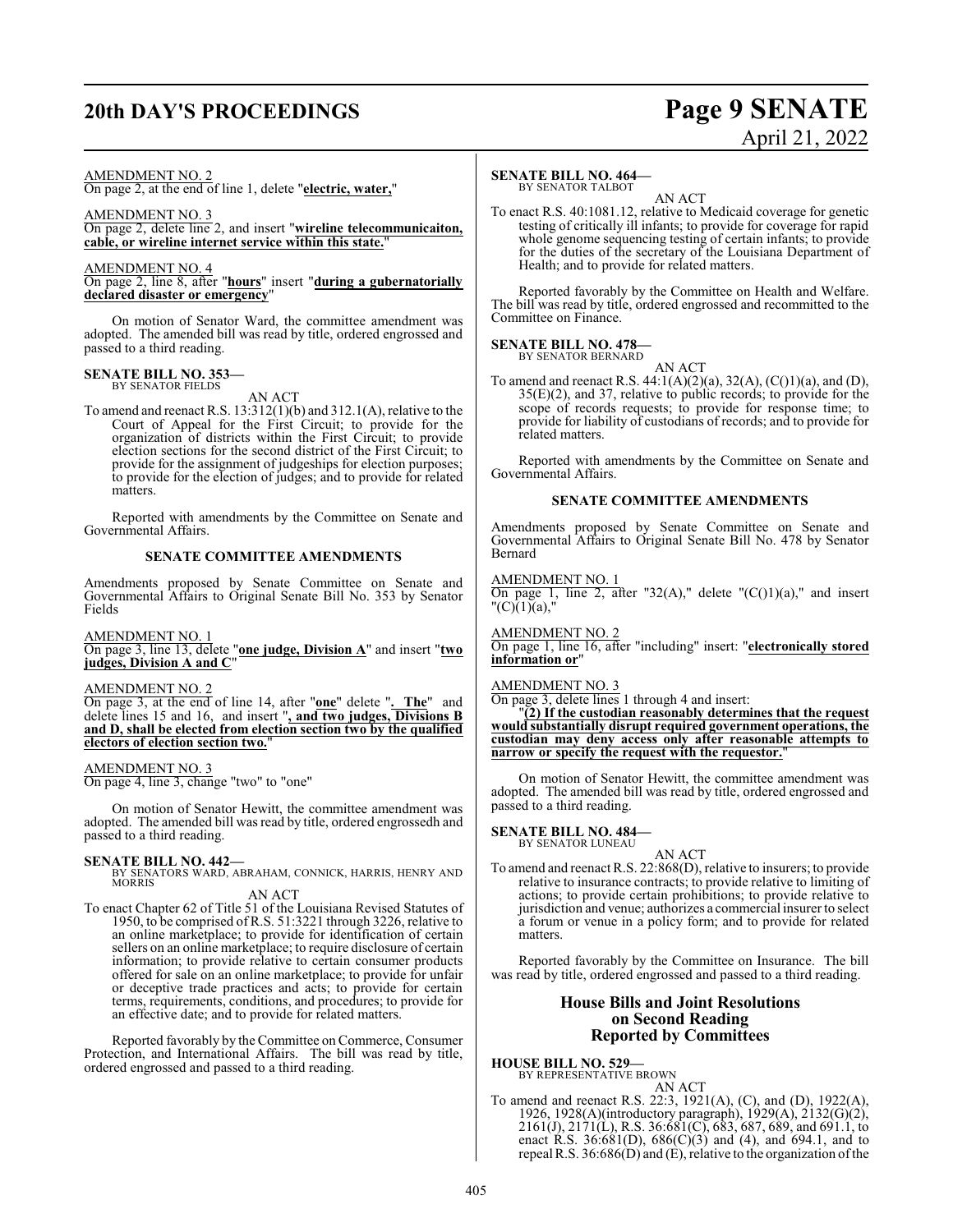# April 21, 2022

# **Page 10 SENATE 20th DAY'S PROCEEDINGS**

Department of Insurance; to provide for the offices within and officers for the department; to provide for the administration of certain commissions within the department; to provide for the chief deputy commissioner of the department; to create the office of policy, innovation, and research; to provide the duties and functions of the office and the deputy commissioner of policy, innovation, and research; to make technical changes; to provide for an effective date; and to provide for related matters.

Reported favorably by the Committee on Insurance. The bill was read by title and referred to the Legislative Bureau.

#### **HOUSE BILL NO. 866—**

BY REPRESENTATIVE FRIEMAN AN ACT

To amend and reenact R.S. 22:165(B) and to enact R.S. 22:81(D), 82(D) and (E),  $111(D)$ ,  $112(D)$  and (E), and  $165(C)$ , relative to capital and surplus requirements for certain domestic insurers; to provide for minimum requirements for domestic insurers writing homeowners' insurance and fire and allied lines insurance; and to provide for related matters.

Reported favorably by the Committee on Insurance. The bill was read by title and referred to the Legislative Bureau.

### **Senate Resolutions on Second Reading Reported by Committees**

#### **SENATE RESOLUTION NO. 38—** BY SENATOR TALBOT

A RESOLUTION

To urge and request the Louisiana Department of Health to study programs implemented in other states or through Medicaid waiver programs to evaluate options for delaying institutionalization for frail elders.

Reported favorably by the Committee on Health and Welfare.

The resolution was read by title and returned to the Calendar, subject to call.

#### **Senate Concurrent Resolutions on Second Reading Reported by Committees**

**SENATE CONCURRENT RESOLUTION NO. 28—**<br>BY SENATORS FOIL, BARROW, BOUDREAUX, CARTER, HENSGENS,<br>LUNEAU AND FRED MILLS

A CONCURRENT RESOLUTION

To urge and request the Louisiana Department of Health and Louisiana commercial health insurance payors to increase reimbursement rates for autism therapy services.

Reported with amendments by the Committee on Health and Welfare.

#### **SENATE COMMITTEE AMENDMENTS**

Amendments proposed by Senate Committee on Health and Welfare to Original Senate Concurrent Resolution No. 28 by Senator Foil

#### AMENDMENT NO. 1

On page 2, line 9, change "2010" to "2014"

Onmotion ofSenator Fred Mills, the committee amendment was adopted.

The resolution was read by title. Senator Foil moved to adopt the amended Senate Concurrent Resolution.

#### **ROLL CALL**

The roll was called with the following result:

YEAS

| Mr. President | Fields      | Morris       |
|---------------|-------------|--------------|
| Abraham       | Foil        | Peacock      |
| Allain        | Henry       | Pope         |
| Barrow        | Hensgens    | Price        |
| Bernard       | Hewitt      | Reese        |
| Boudreaux     | Jackson     | Smith        |
| Bouie         | Lambert     | <b>Stine</b> |
| Carter        | McMath      | Talbot       |
| Cathey        | Milligan    | Ward         |
| Cloud         | Mills, F.   | White        |
| Connick       | Mills, R.   | Womack       |
| Fesi          | Mizell      |              |
| Total - 35    |             |              |
|               | <b>NAYS</b> |              |
|               |             |              |

ABSENT

Harris Luneau Tarver Total - 3

Total - 0

The Chair declared the Senate had adopted the amended Senate Concurrent Resolution and ordered it engrossed and sent to the House.

## **Rules Suspended**

Senator Talbot asked for and obtained a suspension of the rules to revert to:

#### **Senate Concurrent Resolutions on Second Reading, Subject to Call**

#### **Called from the Calendar**

Senator Talbot asked that Senate Resolution No. 38 be called from the Calendar.

#### **SENATE RESOLUTION NO. 38—** BY SENATOR TALBOT

A RESOLUTION

To urge and request the Louisiana Department of Health to study programs implemented in other states or through Medicaid waiver programs to evaluate options for delaying institutionalization for frail elders.

The resolution was read by title. On motion of Senator Talbot, the Senate Resolution was adopted.

#### **Bagneris Rule**

Senator Mizell moved to invoke the rule to temporarily pass over controversial Senate Bills on Third Reading and Final Passage with the intention of taking them up later, in their regular order.

Without objection, so ordered.

#### **Senate Bills and Joint Resolutions on Third Reading and Final Passage**

**SENATE BILL NO. 311—** BY SENATOR MILLIGAN

AN ACT To enact R.S. 29:726(E)(30) and (31), relative to the Governor's Office of Homeland Security and Emergency Preparedness; to provide for authority and responsibilities; to provide for promulgation of rules; to provide for an annual emergency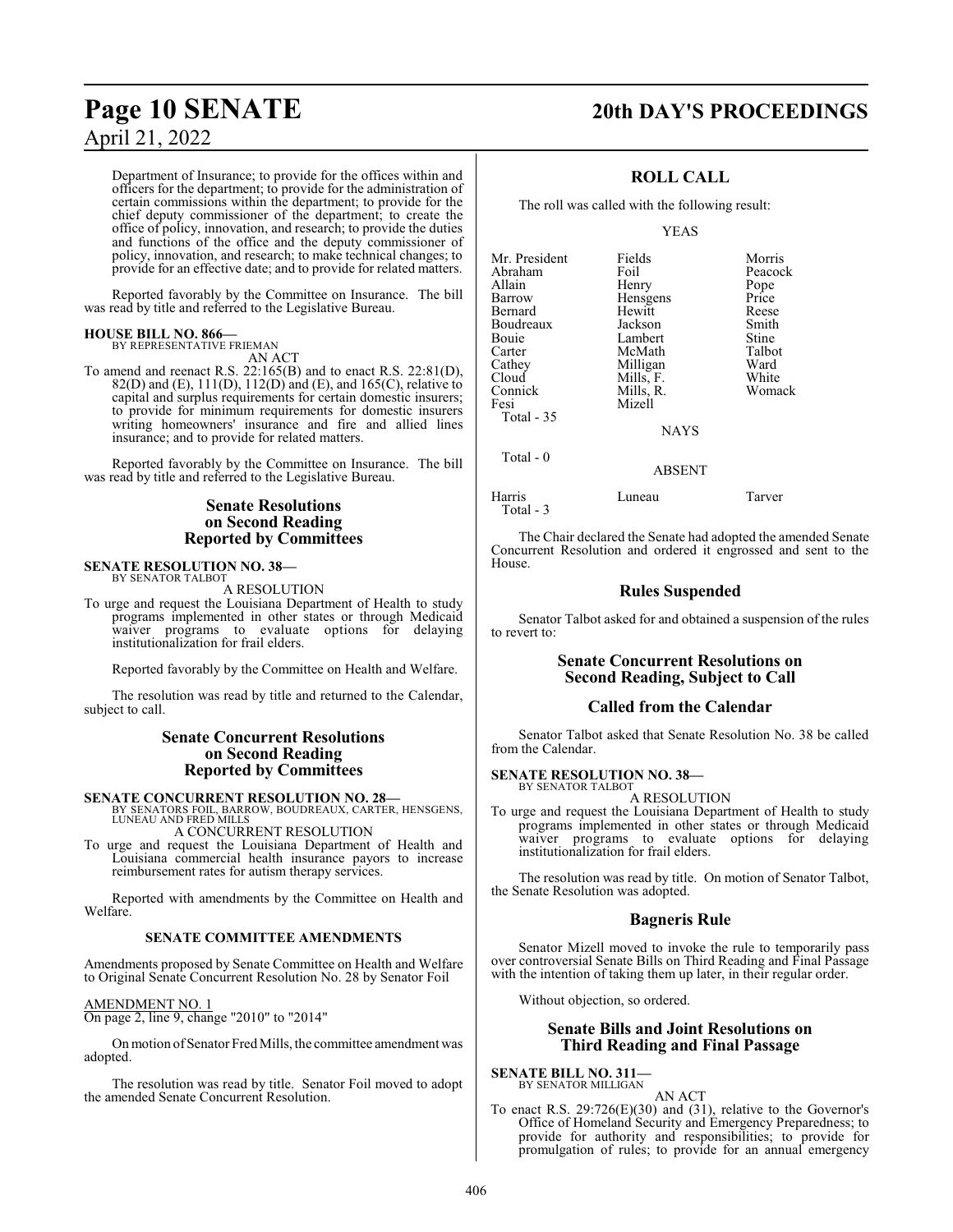preparedness class; to provide for disbursement of assets and diversion of resources during an emergency; and to provide for related matters.

The bill was read by title. Senator Milligan moved the final passage of the bill.

#### **ROLL CALL**

The roll was called with the following result:

#### YEAS

| Mr. President | Fields      | Mizell  |
|---------------|-------------|---------|
| Abraham       | Foil        | Morris  |
| Allain        | Henry       | Peacock |
| Barrow        | Hensgens    | Pope    |
| Bernard       | Hewitt      | Price   |
| Boudreaux     | Jackson     | Reese   |
| Bouie         | Lambert     | Smith   |
| Carter        | Luneau      | Stine   |
| Cathey        | McMath      | Talbot  |
| Cloud         | Milligan    | Ward    |
| Connick       | Mills, F.   | White   |
| Fesi          | Mills, R.   | Womack  |
| Total - 36    |             |         |
|               | <b>NAYS</b> |         |
| Total - 0     |             |         |

ABSENT

Harris Tarver

Total - 2

The Chair declared the bill was passed and ordered it sent to the House. Senator Milligan moved to reconsider the vote by which the bill was passed and laid the motion on the table.

# **SENATE BILL NO. 320—** BY SENATOR HENRY

AN ACT

To enact R.S. 27:244(D), relative to the casino operating contract; to temporarily suspend the requirement of certain provisions; to clarify that certain activities are not suspended; and to provide for related matters.

The bill was read by title. Senator Henry moved the final passage of the bill.

#### **ROLL CALL**

The roll was called with the following result:

#### YEAS

| Mr. President | Fields      | Mizell  |
|---------------|-------------|---------|
| Abraham       | Foil        | Morris  |
| Allain        | Henry       | Peacock |
| Barrow        | Hensgens    | Pope    |
| Bernard       | Hewitt      | Price   |
| Boudreaux     | Jackson     | Reese   |
| Bouie         | Lambert     | Smith   |
| Carter        | Luneau      | Stine   |
| Cathey        | McMath      | Talbot  |
| Cloud         | Milligan    | Ward    |
| Connick       | Mills, F.   | White   |
| Fesi          | Mills, R.   |         |
| Total - 35    |             |         |
|               | <b>NAYS</b> |         |
|               |             |         |

Womack Total - 1

# **20th DAY'S PROCEEDINGS Page 11 SENATE** April 21, 2022

#### ABSENT

Harris Tarver Total - 2

The Chair declared the bill was passed and ordered it sent to the House. Senator Henrymoved to reconsider the vote by which the bill was passed and laid the motion on the table.

#### **SENATE BILL NO. 335—**

BY SENATORS JACKSON, BARROW, BOUDREAUX, BOUIE, CATHEY,<br>CLOUD, CONNICK, FESI, FIELDS, HENSGENS, MILLIGAN, ROBERT<br>MILLS, MIZELL, POPE, SMITH, STINE, WARD AND WHITE AN ACT

To amend and reenact R.S. 14:34(B), 34.1(C), 34.5(B)(2), 35(B), 37(B), and 38(B) and R.S. 15:901(C), and to enact Children's Code Art.  $857(A)(9)$  through  $(14)$ , and to repeal R.S.  $14:44.1(A)(6)$  and  $(B)(4)$ , relative to battery or assault committed by juveniles; to provide relative to transfers for criminal prosecution in juvenile court; to provide additional offenses for which a juvenile may be prosecuted as an adult; to enhance penalties for certain battery and assault offenses committed by a juvenile under certain circumstances; to provide relative to enhanced penalties for aggravated escape and simple escape; to provide relative to commitment of juveniles; to provide for effectiveness; and to provide for related matters.

#### **Floor Amendments**

Senator Fred Mills sent up floor amendments.

#### **SENATE FLOOR AMENDMENTS**

Amendments proposed by Senator Fred Mills on behalf of the Legislative Bureau to Engrossed Senate Bill No. 335 by Senator Jackson

AMENDMENT NO. 1

On page 1, line 2, change "and  $38(B)$ " to " $38(B)$ , and  $110$ "

AMENDMENT NO. 2

On page 3, line 12, change "and 38(B)" to "38(B), and 110"

On motion of Senator Fred Mills, the amendments were adopted.

The bill was read by title. Senator Jackson moved the final passage of the amended bill.

#### **ROLL CALL**

The roll was called with the following result:

YEAS

Mr. President Foil Foil Morris<br>Allain Henry Peacoc Allain Henry Peacock Barrow Hensgens Pope<br>Bernard Hewitt Price Boudreaux Jackson Reese<br>Bouie Lambert Smith Bouie Lambert Smith<br>Carter Luneau Stine Carter Luneau Stine<br>
Cathey McMath Talbot Cathey McMath Talbo<br>Cloud Milligan Ward Cloud Milligan Ward<br>
Mills, F. Womack Mills, F. Womack Connick Mills, F.<br>Fesi Mills, R Fesi Mills, R.<br>Fields Mizell Total - 34 Total - 0

Hewitt Price<br>Jackson Reese

**NAYS** 

ABSENT

Abraham Tarver

White

Mizell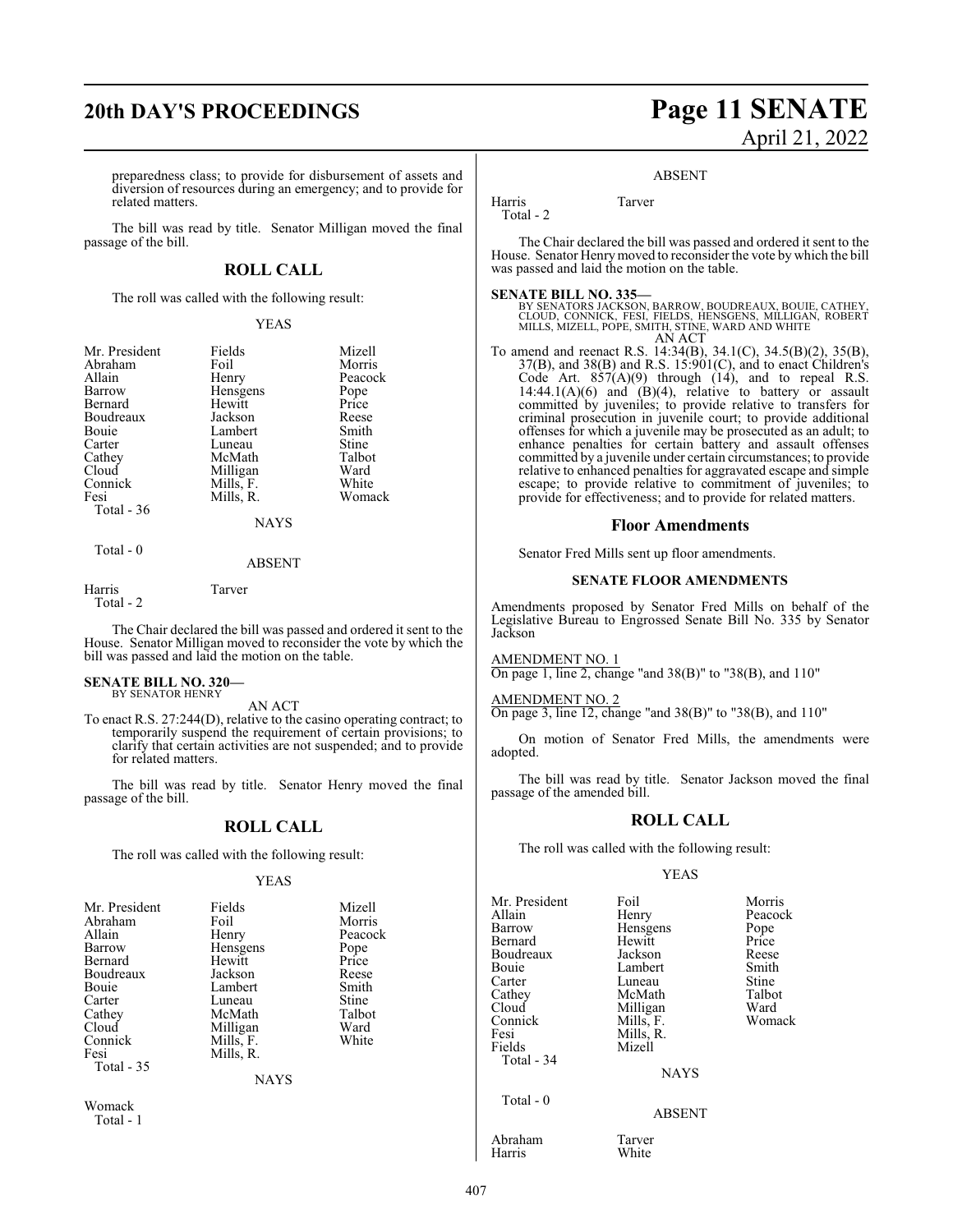# **Page 12 SENATE 20th DAY'S PROCEEDINGS** April 21, 2022

#### Total - 4

The Chair declared the amended bill was passed, ordered reengrossed and sent to the House. Senator Jackson moved to reconsider the vote by which the bill was passed and laid the motion on the table.

# **SENATE BILL NO. 337—** BY SENATOR SMITH

AN ACT

To amend and reenact R.S. 14:98.8(C), relative to driving offenses; to provide relative to operating a vehicle while under suspension for certain prior offenses; to provide enhanced penalties for operating a vehicle while under suspension for a third or subsequent offense of operating while intoxicated; and to provide for related matters.

The bill was read by title. Senator Smith moved the final passage of the bill.

#### **ROLL CALL**

The roll was called with the following result:

#### YEAS

| Mr. President<br>Allain<br>Barrow<br>Bernard<br>Boudreaux<br><b>Bouje</b><br>Carter<br>Cathey<br>Cloud<br>Connick<br>Fesi<br>Total $-33$ | Fields<br>Henry<br>Hensgens<br>Hewitt<br>Lambert<br>Luneau<br>McMath<br>Milligan<br>Mills, F.<br>Mills, R.<br>Mizell<br><b>NAYS</b> | Morris<br>Peacock<br>Pope<br>Price<br>Reese<br>Smith<br>Stine<br>Talbot<br>Ward<br>White<br>Womack |
|------------------------------------------------------------------------------------------------------------------------------------------|-------------------------------------------------------------------------------------------------------------------------------------|----------------------------------------------------------------------------------------------------|
| Total $-0$                                                                                                                               | <b>ABSENT</b>                                                                                                                       |                                                                                                    |
| Abraham                                                                                                                                  | Harris                                                                                                                              | Tarver                                                                                             |

Foil Jackson Total - 5 The Chair declared the bill was passed and ordered it sent to the

House. Senator Smith moved to reconsider the vote by which the bill was passed and laid the motion on the table.

# **SENATE BILL NO. 431—** BY SENATOR ROBERT MILLS

AN ACT

To amend and reenact R.S. 4:228(F), relative to horse racing; to provide for offtrack wagering facility locations; to provide for prohibitions; to provide for exceptions; and to provide for related matters.

The bill was read by title. Senator Robert Mills moved the final passage of the bill.

## **ROLL CALL**

The roll was called with the following result:

#### YEAS

| Mr. President | Fesi     | Mills, R.     |
|---------------|----------|---------------|
| Abraham       | Fields   | Mizell        |
| Allain        | Foil     | Morris        |
| Barrow        | Henry    | Peacock       |
| Bernard       | Hensgens | Pope<br>Price |
| Boudreaux     | Hewitt   |               |

| Bouie<br>Carter<br>Cathey<br>Cloud<br>Connick<br>Total - 33 | Lambert<br>Luneau<br>McMath<br>Milligan<br>Mills, F.<br><b>NAYS</b> | Reese<br>Smith<br>Stine<br>Talbot<br>White |
|-------------------------------------------------------------|---------------------------------------------------------------------|--------------------------------------------|
| Womack<br>Total - 1                                         | <b>ABSENT</b>                                                       |                                            |
| Harris<br>Jackson<br>Total - 4                              | Tarver<br>Ward                                                      |                                            |

The Chair declared the bill was passed and ordered it sent to the House. Senator Robert Mills moved to reconsider the vote by which the bill was passed and laid the motion on the table.

# **SENATE BILL NO. 449—** BY SENATOR LUNEAU

AN ACT

To enact R.S. 18:1300.26, relative to video draw poker devices; to authorize the governing authority of Natchitoches Parish to call and conduct a referendum election on a proposition to allow the operation of video draw poker devices in the parish; to provide for procedures for the calling and holding of the election; and to provide for related matters.

The bill was read by title. Senator Luneau moved the final passage of the bill.

#### **ROLL CALL**

The roll was called with the following result:

#### YEAS

| Mr. President | Foil          | Peacock |
|---------------|---------------|---------|
| Abraham       |               |         |
|               | Henry         | Pope    |
| Allain        | Hensgens      | Price   |
| Bernard       | Hewitt        | Reese   |
| Boudreaux     | Lambert       | Smith   |
| Bouie         | Luneau        | Stine   |
| Carter        | McMath        | Talbot  |
| Cathey        | Milligan      | Ward    |
| Connick       | Mills, F.     | White   |
| Fesi          | Mills, R.     |         |
| Fields        | Morris        |         |
| Total $-31$   |               |         |
|               | <b>NAYS</b>   |         |
| Cloud         | Mizell        | Womack  |
| Total - 3     | <b>ABSENT</b> |         |
|               |               |         |
| Barrow        | Jackson       |         |
| Harris        | Tarver        |         |

Total - 4

The Chair declared the bill was passed and ordered it sent to the House. Senator Luneau moved to reconsider the vote by which the bill was passed and laid the motion on the table.

**SENATE BILL NO. 471—** BY SENATOR MILLIGAN AND REPRESENTATIVE MIKE JOHNSON AN ACT

To enact R.S. 38:2191.1, relative to public contracts; to provide for foreign sources of funds for gifts and contracts involving state agencies and political subdivisions; to provide for reporting of sources of monies used as gifts or grants or in contracts involving state agencies and political subdivisions; and to provide for related matters.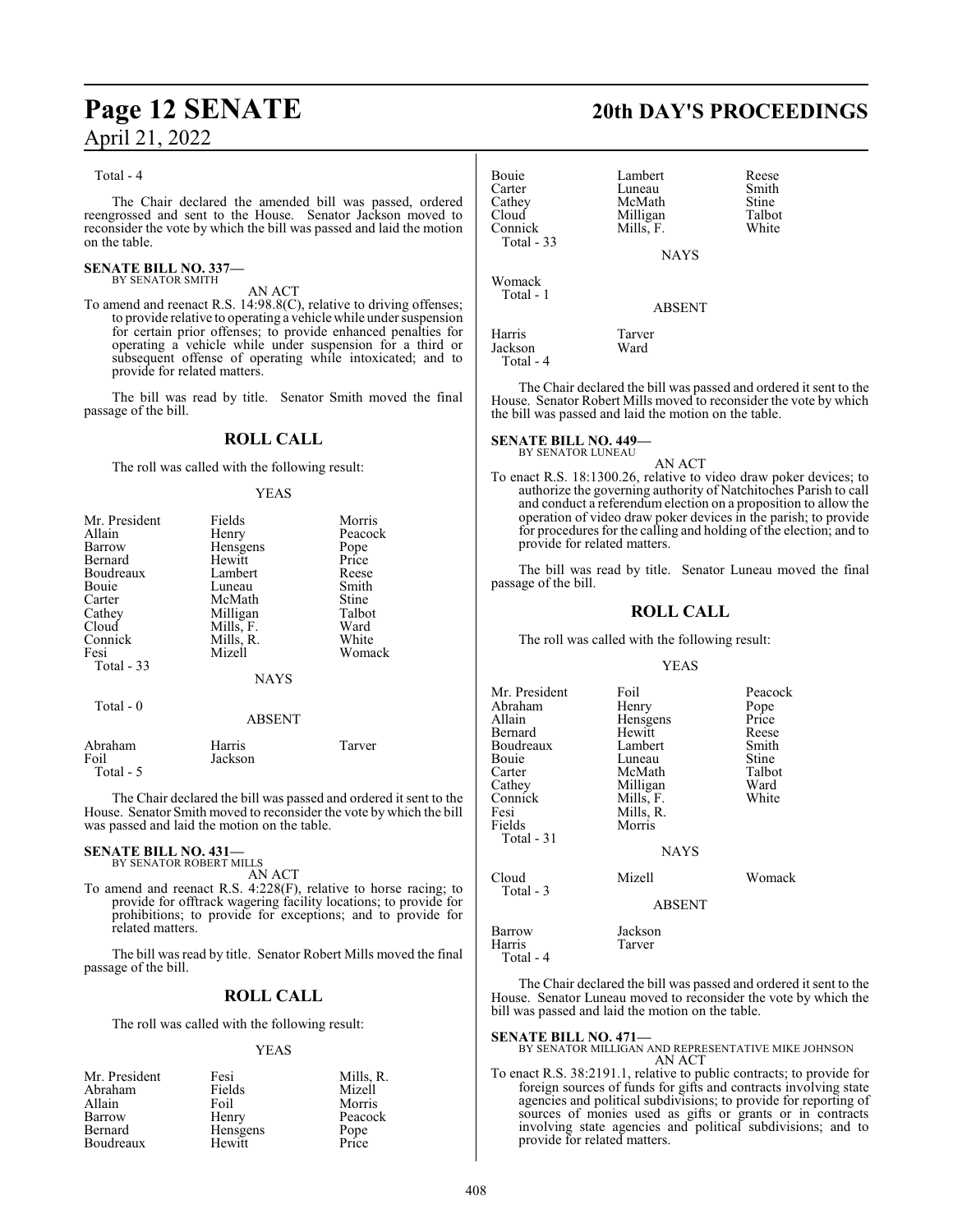# **20th DAY'S PROCEEDINGS Page 13 SENATE**

The bill was read by title. Senator Milligan moved the final passage of the bill.

### **ROLL CALL**

The roll was called with the following result:

#### YEAS

| Mr. President | Foil          | Peacock |
|---------------|---------------|---------|
| Abraham       | Henry         | Pope    |
| Allain        | Hensgens      | Price   |
| Barrow        | Hewitt        | Reese   |
| Bernard       | Lambert       | Smith   |
| Boudreaux     | Luneau        | Stine   |
| Bouie         | McMath        | Talbot  |
| Carter        | Milligan      | Ward    |
| Cloud         | Mills, F.     | White   |
| Connick       | Mills, R.     | Womack  |
| Fesi          | Mizell        |         |
| Fields        | Morris        |         |
| Total - 34    |               |         |
|               | <b>NAYS</b>   |         |
| Total - 0     |               |         |
|               | <b>ABSENT</b> |         |
| Cathey        | Jackson       |         |

Harris Tarver Total - 4

The Chair declared the bill was passed and ordered it sent to the House. Senator Milligan moved to reconsider the vote by which the bill was passed and laid the motion on the table.

#### **SENATE BILL NO. 495— (Substitute for Senate Bill No. 390 by Senator White)** BY SENATOR WHITE

AN ACT

To enact R.S. 47:633.1, relative to the creation of the oilfield site restoration incentive rebate program; to provide for contracts for the payment of rebates costs of plugging and abandoning and site restoration for certain oil wells; to provide for procedures and requirements for rebate contracts; to provide for payment of the rebates; and to provide for related matters.

On motion of Senator White the bill was read by title and recommitted to the Committee on Finance.

#### **Bagneris Rule**

Senator Mizell moved to invoke the rule to temporarily pass over controversial Senate Bills on Third Reading and Final Passage, subject to call, with the intention of taking them up later, in their regular order.

Without objection, so ordered.

### **Senate Bills and Joint Resolutions on Third Reading and Final Passage, Subject to Call**

#### **Called from the Calendar**

Senator Carter asked that Senate Bill No. 324 be called from the Calendar.

#### **SENATE BILL NO. 324—** BY SENATOR CARTER

AN ACT

To amend and reenact R.S. 37:761(A)(4) and (C) and 764(A)(2) and  $(5)$  and  $(D)$  and to repeal R.S.  $37:761(D)$  and  $764(E)$ , relative to qualifications for licensure by the Louisiana State Board of

# April 21, 2022

Dentistry; to provide for licensing examinations for dentists; to provide for citizenship requirements for dental hygienists; to provide for licensing examinations for dental hygienists; and to provide for related matters.

The bill was read by title. Senator Carter moved the final passage of the bill.

#### **ROLL CALL**

The roll was called with the following result:

|                                                                                                                                  | YEAS                                                                                                                                |                                                                                          |
|----------------------------------------------------------------------------------------------------------------------------------|-------------------------------------------------------------------------------------------------------------------------------------|------------------------------------------------------------------------------------------|
| Mr. President<br>Abraham<br>Barrow<br>Bernard<br>Boudreaux<br>Bouie<br>Carter<br>Connick<br>Fesi<br>Fields<br>Foil<br>Total - 32 | Henry<br>Hensgens<br>Hewitt<br>Lambert<br>Luneau<br>McMath<br>Milligan<br>Mills, F.<br>Mills, R.<br>Mizell<br>Morris<br><b>NAYS</b> | Peacock<br>Pope<br>Price<br>Reese<br>Smith<br>Stine<br>Talbot<br>Ward<br>White<br>Womack |
| Total - 0                                                                                                                        | <b>ABSENT</b>                                                                                                                       |                                                                                          |
| Allain<br>Cathey<br>Total - 6                                                                                                    | Cloud<br>Harris                                                                                                                     | Jackson<br>Tarver                                                                        |

The Chair declared the bill was passed and ordered it sent to the House. Senator Carter moved to reconsider the vote by which the bill was passed and laid the motion on the table.

#### **Called from the Calendar**

Senator Carter asked that Senate Bill No. 349 be called from the Calendar.

# **SENATE BILL NO. 349—** BY SENATOR CARTER

AN ACT To amend and reenact R.S.  $37:753(C)(1)(a)$  and (E) and to repeal R.S.  $37:753(C)(1)(c)$  and (K), relative to the membership of Louisiana State Board of Dentistry; to provide for terms of service; to provide for term limits; to provide for the filling of vacancies; to repeal outdated provisions; to provide for the terms ofmembers currently serving partial terms; and to provide for related matters.

The bill was read by title. Senator Carter moved the final passage of the bill.

#### **ROLL CALL**

The roll was called with the following result:

#### YEAS

Mr. President Fields Morris<br>Abraham Foil Peacock Abraham Foil Peacock<br>Allain Henry Pope Allain Henry Pope<br>
Barrow Hensgens Price Barrow Hensgens Price<br>Bernard Hewitt Reese Hewitt Reese<br>Lambert Smith Boudreaux Lambert Smith Bouie Luneau Stine<br>Carter McMath Talbot Carter McMath Talbo<br>Cathey Milligan Ward Cathey Milligan Ward<br>Cloud Mills, F. White Mills, F.